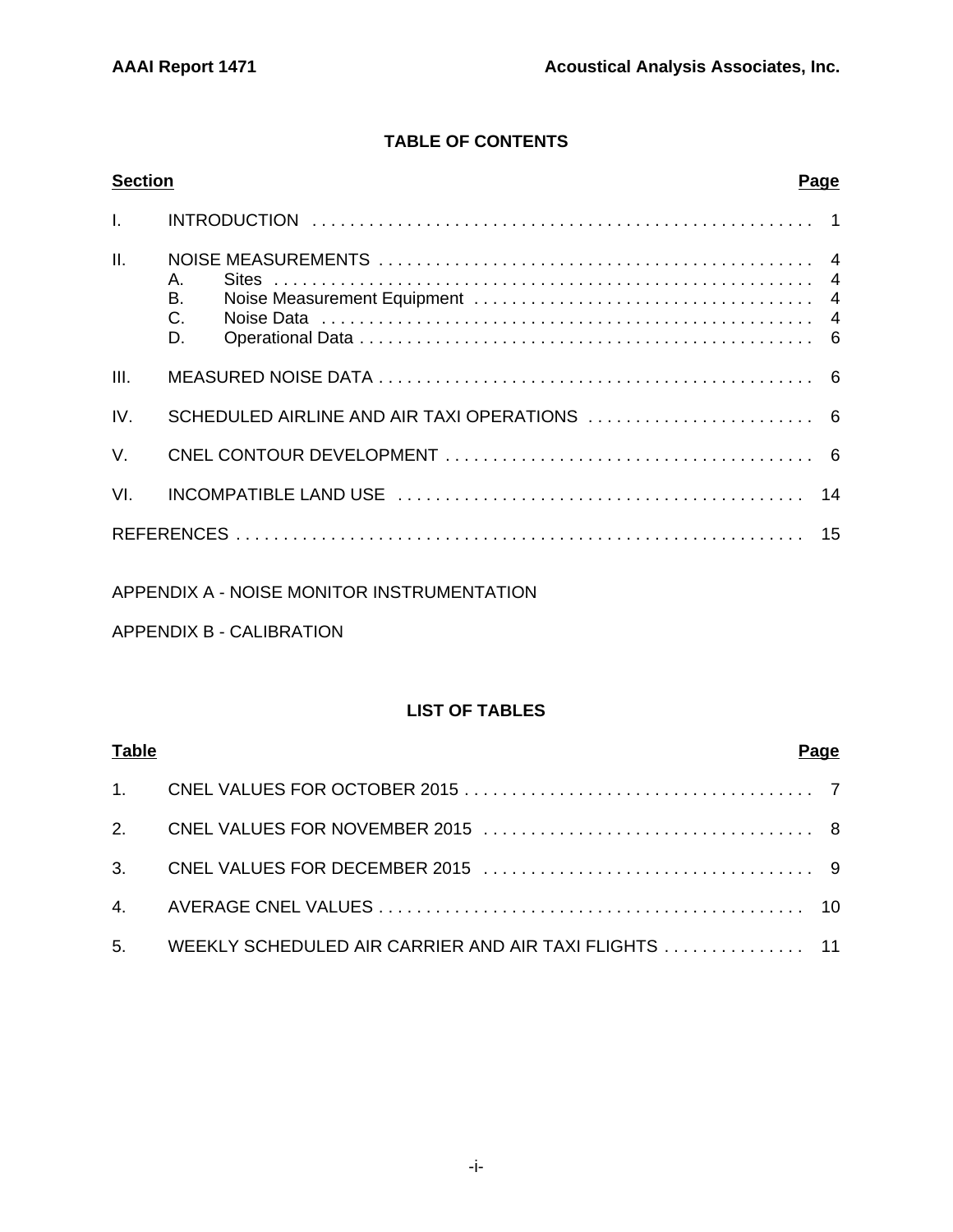## **LIST OF FIGURES**

| <b>Figure</b> |                                                                  | Page |
|---------------|------------------------------------------------------------------|------|
|               | 1. CNEL 70 CONTOUR FOR BOB HOPE AIRPORT - FOURTH QUARTER 2015  2 |      |
|               | 2. CNEL 65 CONTOUR FOR BOB HOPE AIRPORT - FOURTH QUARTER 2015 3  |      |
|               |                                                                  |      |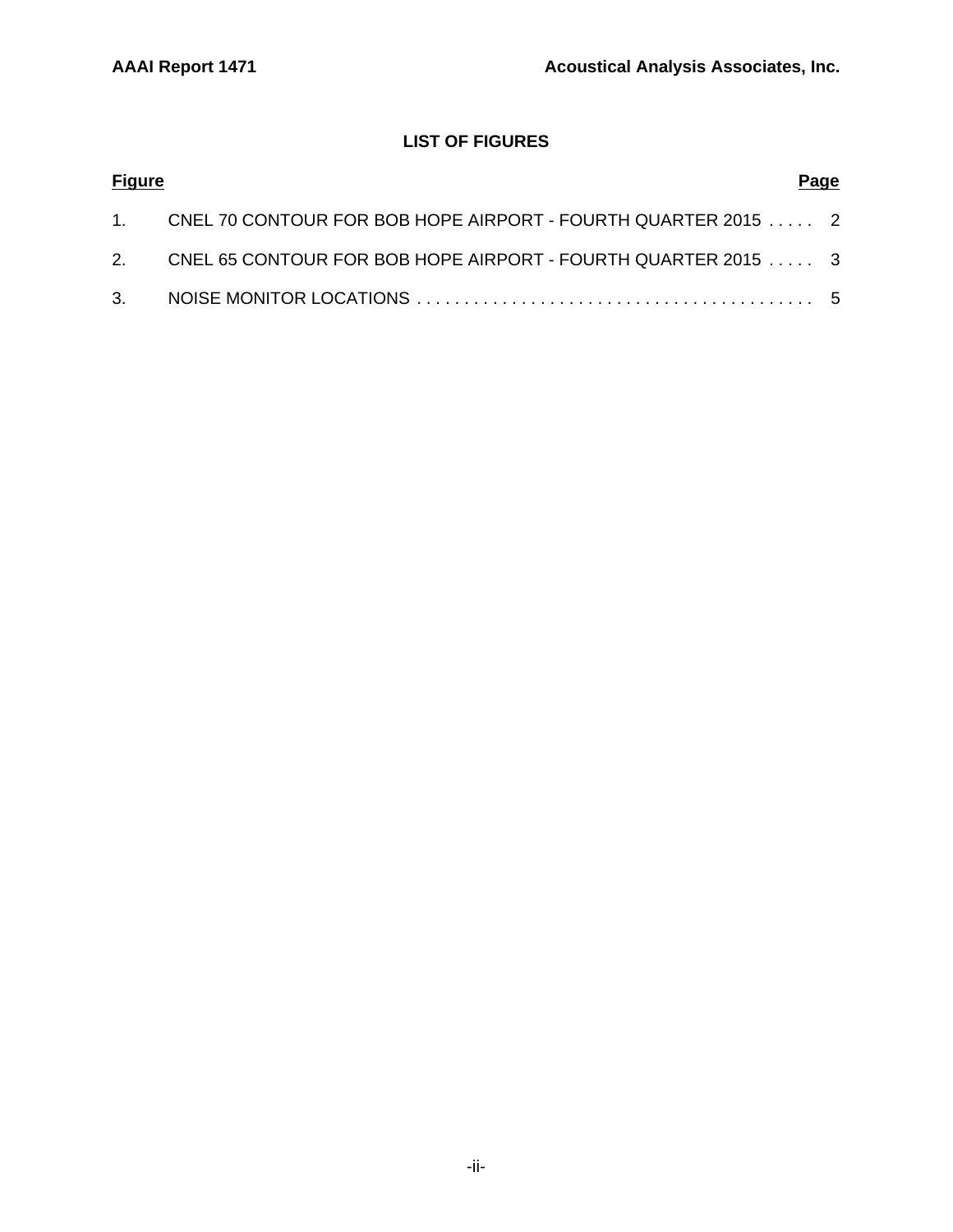## **QUARTERLY NOISE MONITORING AT BOB HOPE AIRPORT FOURTH QUARTER 2015**

## **I. INTRODUCTION**

In compliance with the California Noise Standards (Reference 1) and the current variance from certain provisions of the Standards (Reference 2), the operator of the Bob Hope Airport is required to perform noise monitoring in the vicinity of the airport for the purpose of establishing a noise impact boundary. The Noise Standards currently specify a community noise equivalent level (CNEL) of 65 dB for the noise impact boundary<sup>1</sup>. The airport is required to provide, each quarter, an updated annual noise impact contour based on measurement data over the four preceding quarters.

A permanent noise monitoring system became operational in April 1980 and, with brief interruption for system expansion, maintenance, and program changes, has been operational since that time. Of the original nine noise monitor sites, eight have remained unchanged since 1980. The monitor at site 8 was removed in 1997 and replaced by a monitor at site 18. Two sites were added east of the airport in late 1980. Four sites were added south of the airport in January 1986 in response to the requirement to determine the 65 dB contour. Three more locations were added in February 1997. Two of these, identified as 16 and 17, are south of the airport, and one, 18, is to the west. These locations were added to permit monitoring closer to the 65 dB contour. The noise monitoring computer at the airport was replaced in August 1995.

The Bob Hope Airport Noise Monitoring System was modernized and augmented in late December 2012 by replacing the noise and flight track matching software, the noise monitoring hardware, and by adding sites 19, 20, 21, and 22 to allow closer monitoring to the current 65 dB CNEL contour. The old site 17 was removed as redundant with site 15, so the updated noise monitoring system contains 20 permanent microphone locations.

This report describes the data acquired by the monitoring system during the fourth quarter of 2015. Noise impact boundaries for 65 dB and 70 dB are shown based on these measurements and measurements obtained during the first, second and third quarter 2015 reported in

 <sup>1</sup> Prior to January 1, 1986, a CNEL of 70 dB defined the noise impact boundary.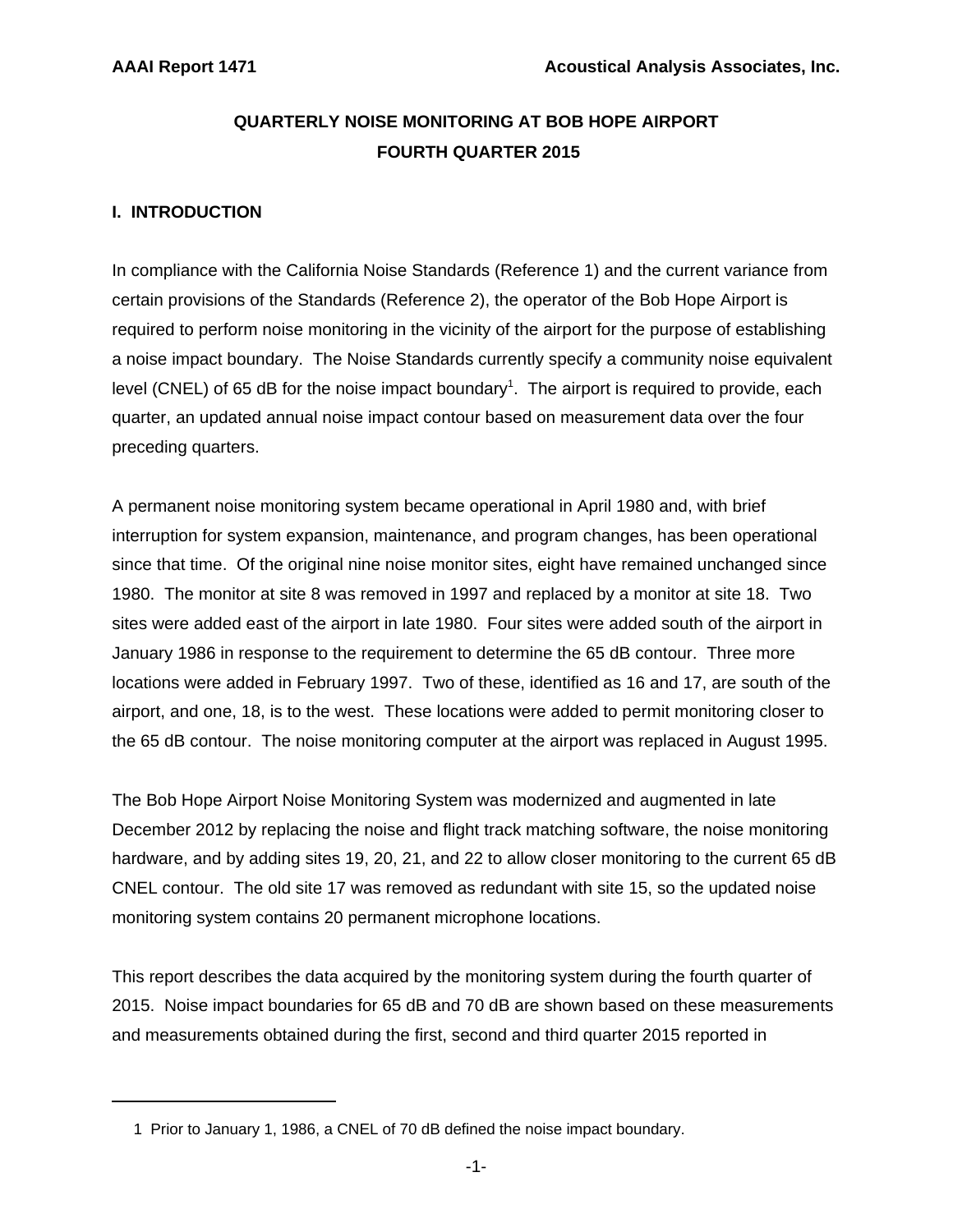References 3, 4 and 5. Figure 1 shows the 70 dB contour and Figure 2 shows the 65 dB contour, based on the measured noise data.

## **II. NOISE MEASUREMENTS**

## **A. Sites**

Aircraft noise levels were monitored at 15 locations prior to February, 1997. Two sites were added in February 1997, and equipment at one site west of the airport was moved to a new location. In July 2003, the monitor station at site 9 was moved 105 feet further west to accommodate new construction at the Fire Station. In December 2012, four new monitor sites were added and one existing site removed as redundant, leaving a total of twenty noise monitoring locations. The noise monitor sites are shown in Figure 3.

## **B. Noise Measurement Equipment**

Each of the microphone locations uses an identical set of equipment connected to a central control unit. The noise level at each site is stored locally and transmitted by broad band connection to the central site once per 24-hour period. The automated noise and flight track monitoring software processes the data to produce (among other measures) the CNEL at each site. Appendix A provides a brief description of the system.

## **C. Noise Data**

During this quarter, there were occasional power interruptions and monitor equipment failures, causing some loss of data. Tables 1, 2, and 3 show the aircraft CNEL measured at each monitoring site for each day of the quarter. The dashed lines indicate days for which a monitor was operating for less than 94% of the time. The data for these days was excluded from the averages.

-4-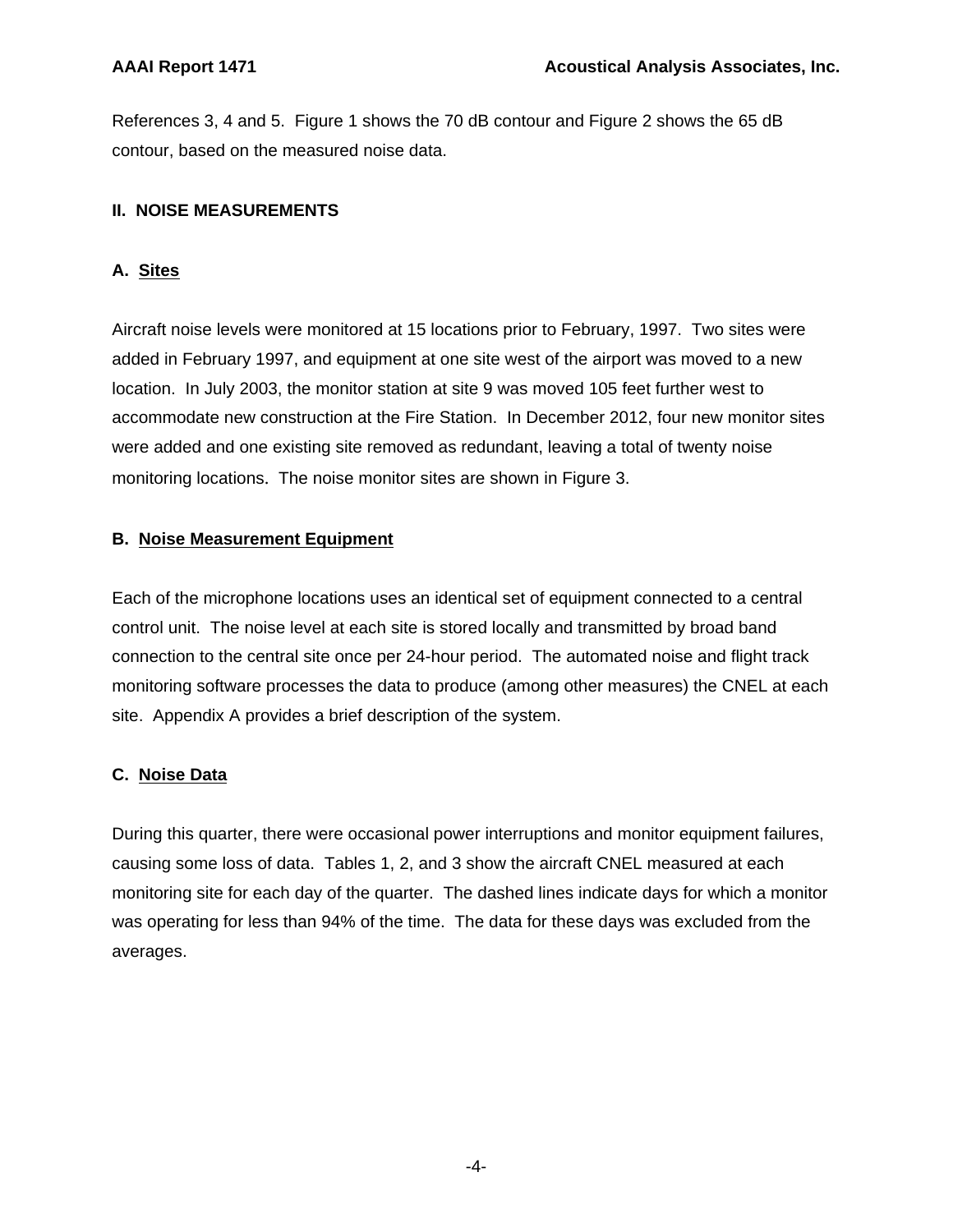## **D. Operational Data**

Departure and arrival schedules are provided by the airlines. In addition, operations of air carrier, general aviation and rotary-wing aircraft are determined from the airport's computerized flight tracking system.

## **III. MEASURED NOISE DATA**

Daily CNEL values for the noise monitoring system are listed in Tables 1, 2, and 3. Table 4 lists the average values for each quarter together with the annual average.

## **IV. SCHEDULED AIRLINE AND AIR TAXI OPERATIONS**

The scheduled air carrier and commuter operations for the quarter are shown in Table 5.

## **V. CNEL CONTOUR DEVELOPMENT**

The contours shown in Figures 1 and 2 are based upon computer-generated "master" contours which are adjusted to reflect the monitoring data. Beginning with the second quarter 2009, noise contours are developed using the master contours produced by Version 7.0 of the Integrated Noise Model (INM), a sophisticated aircraft noise modeling program developed for the Federal Aviation Administration. Inputs to the program consist of aircraft types and performance data, flight paths, numbers of operations, and day/evening/night distribution of flights. The program calculates CNEL values at equally spaced grid points and produces CNEL contour lines at 1 dB intervals. The annual average CNEL values at each site were marked at the appropriate locations on the contour map and the locations of the 65 and 70 dB CNEL contours were determined in the vicinity of each measuring point. These points were then joined following the general shape of the computed contours.

The master contours used in developing the contours for this quarter are based on operations for the 12-month period from January 1, 2014 through December 31, 2014. These replaced the previous master set of CNEL Contours which were based on operations for the 12-month period from July 2008 through June 2009.

-6-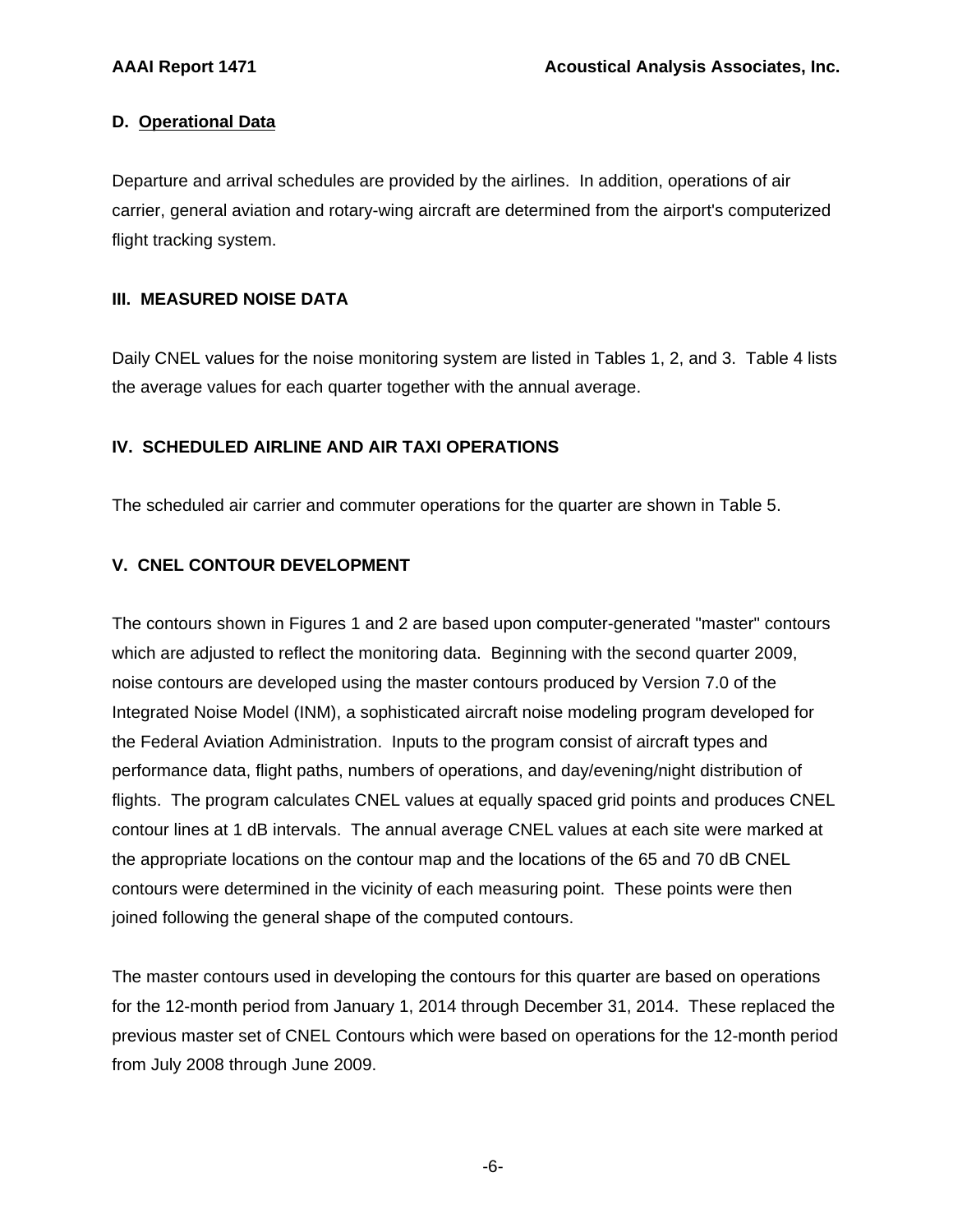### TABLE 1. CNEL VALUES FOR OCTOBER 2015

#### RMS NUMBER

| Date                                                                                                         | $\overline{2}$ | 3 | 4 | 5 | 6 | 7 | 9 | 10 | 11 | 12 <sup>12</sup> | 13 | 14 | 15 | 16 | 18 | 19 | 20 | 21 | 22 |
|--------------------------------------------------------------------------------------------------------------|----------------|---|---|---|---|---|---|----|----|------------------|----|----|----|----|----|----|----|----|----|
|                                                                                                              |                |   |   |   |   |   |   |    |    |                  |    |    |    |    |    |    |    |    |    |
| 10/01/15 61.9 60.1 61.3 56.1 56.5 53.2 54.3 62.2 52.2 52.7 54.2 59.0 57.5 60.9 62.4 61.1 64.2 65.7 67.5 59.1 |                |   |   |   |   |   |   |    |    |                  |    |    |    |    |    |    |    |    |    |
| 10/02/15 60.9 59.3 61.4 54.5 58.0 54.6 55.7 62.4 52.9 52.3 53.4 57.0 57.7 59.6 62.2 62.2 62.9 65.5 67.3 61.1 |                |   |   |   |   |   |   |    |    |                  |    |    |    |    |    |    |    |    |    |
| 10/03/15 61.1 58.5 59.0 56.9 56.8 48.4 52.0 58.7 52.8 49.2 53.7 59.3 55.2 59.2 60.1 58.1 62.5 64.1 65.8 57.3 |                |   |   |   |   |   |   |    |    |                  |    |    |    |    |    |    |    |    |    |
| 10/04/15 60.8 59.2 59.6 54.7 56.5 49.5 51.3 60.6 52.2 49.7 52.3 56.9 56.2 58.8 60.7 59.9 61.9 64.4 65.9 57.5 |                |   |   |   |   |   |   |    |    |                  |    |    |    |    |    |    |    |    |    |
| 10/05/15 61.9 59.2 60.1 55.3 53.9 48.0 48.4 61.2 54.2 53.5 53.4 58.2 56.6 59.5 61.2 60.6 62.2 64.8 66.4 57.8 |                |   |   |   |   |   |   |    |    |                  |    |    |    |    |    |    |    |    |    |
| 10/06/15 61.9 58.9 59.9 55.9 56.9 51.5 58.5 62.1 55.1 54.3 53.9 58.2 56.3 59.5 61.1 61.8 62.6 64.9 66.4 63.2 |                |   |   |   |   |   |   |    |    |                  |    |    |    |    |    |    |    |    |    |
| 10/07/15 62.4 59.9 60.7 55.7 55.2 52.7 56.6 62.8 55.1 53.9 53.3 58.4 57.2 59.6 61.7 63.1 63.5 65.1 66.9 61.1 |                |   |   |   |   |   |   |    |    |                  |    |    |    |    |    |    |    |    |    |
| 10/08/15 60.7 58.5 60.1 55.6 52.3 53.8 55.3 62.0 53.4 54.8 53.8 55.9 55.8 58.4 61.1 61.9 61.8 64.2 66.0 61.5 |                |   |   |   |   |   |   |    |    |                  |    |    |    |    |    |    |    |    |    |
| 10/09/15 60.8 58.9 60.5 56.9 56.2 54.0 54.7 60.7 56.0 56.6 53.1 56.4 56.6 57.9 61.8 60.1 61.6 64.9 66.4 60.5 |                |   |   |   |   |   |   |    |    |                  |    |    |    |    |    |    |    |    |    |
| 10/10/15 57.5 56.2 57.4 51.4 53.1 52.7 55.4 57.1 53.5 51.3 50.0 55.4 53.4 56.4 58.6 56.9 59.6 61.8 63.6 60.8 |                |   |   |   |   |   |   |    |    |                  |    |    |    |    |    |    |    |    |    |
| 10/11/15 59.1 58.0 60.1 50.1 52.8 45.7 53.2 60.6 54.8 54.8 50.7 55.0 55.9 57.5 61.3 59.6 60.6 64.4 65.8 58.9 |                |   |   |   |   |   |   |    |    |                  |    |    |    |    |    |    |    |    |    |
| 10/12/15 59.3 58.8 59.8 51.4 52.9 50.3 52.6 59.4 50.9 51.4 51.0 55.5 56.2 57.6 61.2 58.7 61.1 64.4 65.9 58.6 |                |   |   |   |   |   |   |    |    |                  |    |    |    |    |    |    |    |    |    |
| 10/13/15 62.0 59.4 60.5 55.3 55.1 51.2 54.5 62.1 52.6 52.0 52.9 58.3 56.9 59.5 61.7 61.7 62.9 65.2 66.8 61.2 |                |   |   |   |   |   |   |    |    |                  |    |    |    |    |    |    |    |    |    |
| 10/14/15 60.6 58.5 59.5 53.4 54.1 50.8 51.8 61.9 50.9 50.2 51.9 56.9 56.1 58.5 60.8 61.1 61.6 64.2 65.7 58.2 |                |   |   |   |   |   |   |    |    |                  |    |    |    |    |    |    |    |    |    |
| 10/15/15 61.1 59.4 60.2 55.6 56.4 54.6 55.4 63.1 51.9 51.3 53.0 57.7 56.6 59.2 61.5 62.3 62.9 65.2 66.9 61.3 |                |   |   |   |   |   |   |    |    |                  |    |    |    |    |    |    |    |    |    |
| 10/16/15 61.9 60.1 61.6 54.1 57.5 50.7 49.0 63.3 56.0 51.8 54.1 58.0 57.5 60.5 62.6 62.6 63.5 66.0 67.8 54.0 |                |   |   |   |   |   |   |    |    |                  |    |    |    |    |    |    |    |    |    |
| 10/17/15 57.5 54.8 55.9 49.3 51.9 47.3 48.4 57.9 48.9 47.8 49.3 55.4 52.3 56.0 57.1 57.7 58.7 60.6 62.6 52.5 |                |   |   |   |   |   |   |    |    |                  |    |    |    |    |    |    |    |    |    |
| 10/18/15 60.6 59.4 60.5 54.2 56.0 44.8 47.1 61.9 51.8 49.6 52.4 58.0 56.9 59.7 62.0 61.0 62.5 64.9 66.8 51.5 |                |   |   |   |   |   |   |    |    |                  |    |    |    |    |    |    |    |    |    |
| 10/19/15 61.4 59.1 59.8 56.1 53.7 47.6 48.7 61.1 55.4 52.5 54.0 57.7 56.7 59.1 61.2 60.0 62.4 64.7 66.2 58.1 |                |   |   |   |   |   |   |    |    |                  |    |    |    |    |    |    |    |    |    |
| 10/20/15 62.1 59.5 60.3 55.2 57.6 51.9 53.1 61.8 54.5 53.8 54.3 58.0 57.5 59.0 61.4 61.2 62.7 65.0 66.5 57.9 |                |   |   |   |   |   |   |    |    |                  |    |    |    |    |    |    |    |    |    |
| 10/21/15 60.7 59.0 60.4 57.3 56.8 54.6 54.4 62.4 55.6 53.5 53.6 56.9 56.9 58.9 61.6 61.5 62.2 65.0 66.5 59.3 |                |   |   |   |   |   |   |    |    |                  |    |    |    |    |    |    |    |    |    |
| 10/22/15 61.6 58.6 60.2 53.2 56.7 50.7 54.6 62.7 53.5 53.2 55.6 59.0 55.6 59.8 60.6 62.3 62.6 64.5 66.1 59.8 |                |   |   |   |   |   |   |    |    |                  |    |    |    |    |    |    |    |    |    |
| 10/23/15 60.4 59.1 59.8 54.1 55.3 53.0 65.2 61.9 53.7 54.7 53.6 56.5 55.3 58.4 61.4 60.9 61.8 64.8 66.4 56.9 |                |   |   |   |   |   |   |    |    |                  |    |    |    |    |    |    |    |    |    |
| 10/24/15 56.3 54.1 54.7 52.8 54.2 49.5 53.3 57.3 48.3 48.6 49.2 53.5 51.3 55.5 55.3 57.0 57.4 59.3 61.3 56.8 |                |   |   |   |   |   |   |    |    |                  |    |    |    |    |    |    |    |    |    |
| 10/25/15 61.1 59.2 59.7 57.3 55.1 49.5 50.4 59.2 50.0 48.8 54.1 56.2 56.8 58.0 61.5 58.9 61.5 64.7 67.1 55.8 |                |   |   |   |   |   |   |    |    |                  |    |    |    |    |    |    |    |    |    |
| 10/26/15 59.8 57.7 58.4 57.3 59.9 53.6 58.2 58.4 51.4 54.5 53.2 56.5 54.6 58.1 59.5 57.9 60.7 62.8 64.5 63.2 |                |   |   |   |   |   |   |    |    |                  |    |    |    |    |    |    |    |    |    |
| 10/27/15 60.3 58.3 59.3 56.7 56.1 52.9 56.6 60.5 51.9 52.4 54.4 56.8 55.8 58.4 60.3 60.3 61.1 63.8 65.4 59.2 |                |   |   |   |   |   |   |    |    |                  |    |    |    |    |    |    |    |    |    |
| 10/28/15 60.1 57.5 58.5 57.8 56.8 55.8 56.4 60.2 52.2 52.8 52.1 55.7 55.1 57.4 59.7 60.0 60.8 63.0 64.7 62.2 |                |   |   |   |   |   |   |    |    |                  |    |    |    |    |    |    |    |    |    |
| 10/29/15 59.4 54.7 56.9 62.6 63.4 64.6 61.1 53.0 53.2 54.0 51.7 47.5 54.9 47.8 64.0 55.2 52.1 63.4 62.9 66.4 |                |   |   |   |   |   |   |    |    |                  |    |    |    |    |    |    |    |    |    |
| 10/30/15 59.0 56.7 58.8 54.2 56.7 56.9 54.0 60.1 51.4 52.1 51.5 51.5 54.7 54.7 60.8 61.7 58.4 62.9 64.0 59.5 |                |   |   |   |   |   |   |    |    |                  |    |    |    |    |    |    |    |    |    |
| 10/31/15 54.6 52.8 54.0 58.6 58.0 47.1 49.7 54.8 48.2 49.7 47.0 51.3 50.0 53.4 54.9 54.4 56.4 58.5 60.1 55.0 |                |   |   |   |   |   |   |    |    |                  |    |    |    |    |    |    |    |    |    |

AVERAGE 60.6 58.5 59.6 56.0 56.6 54.0 55.9 61.0 53.2 52.7 52.9 56.9 56.0 58.4 61.0 60.5 61.7 64.2 65.9 60.0 NO. DAYS 31 31 31 31 31 31 31 31 31 31 31 31 31 31 31 31 31 31 31 31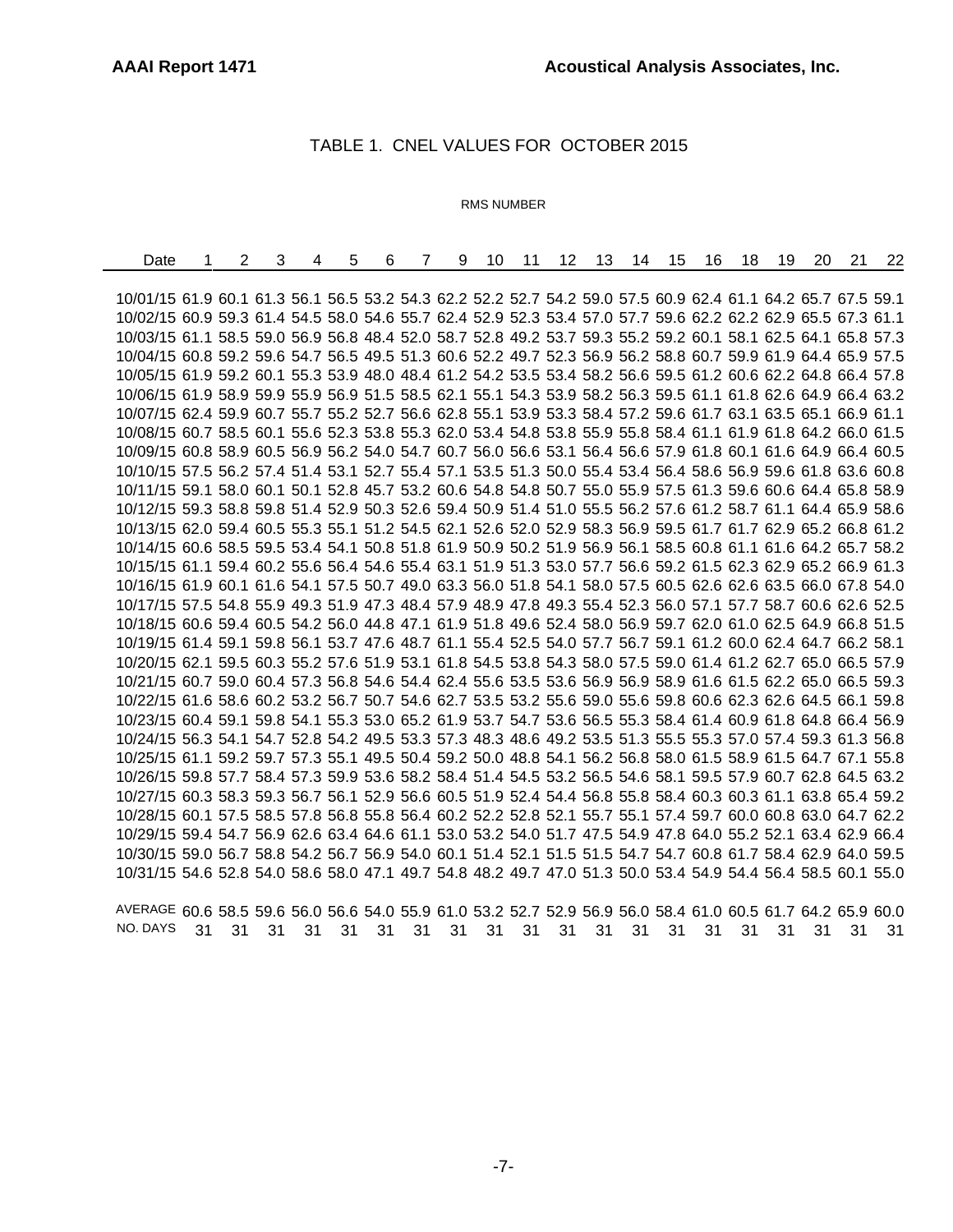#### TABLE 2. CNEL VALUES FOR NOVEMBER 2015

#### RMS NUMBER

Date 1 2 3 4 5 6 7 9 10 11 12 13 14 15 16 18 19 20 21 22 11/01/15 60.9 59.0 60.7 57.8 53.5 47.7 50.9 61.3 49.3 50.5 52.0 56.3 58.1 58.1 62.7 60.5 61.4 64.8 66.3 55.3 11/02/15 62.3 60.0 60.6 57.9 59.6 53.5 55.3 60.9 55.2 54.9 54.4 57.4 57.3 59.4 62.2 60.4 62.5 66.1 67.0 60.2 11/03/15 62.0 60.0 61.1 57.8 58.8 61.2 59.1 61.9 54.5 54.5 53.9 57.4 57.7 59.7 62.6 61.4 62.3 65.4 66.6 64.3 11/04/15 58.4 56.4 58.8 58.7 59.3 60.2 57.0 60.1 54.3 53.6 52.0 52.5 54.9 55.1 61.5 59.9 57.2 62.3 62.9 62.4 11/05/15 61.3 60.5 61.6 55.0 55.3 54.6 57.3 61.2 54.3 54.9 55.2 57.4 58.0 59.5 62.5 60.2 62.4 65.6 66.7 62.1 11/06/15 59.6 57.7 58.8 57.1 57.2 55.1 55.1 60.3 58.9 58.9 55.9 54.2 55.3 56.8 60.3 59.7 59.8 63.7 64.5 61.0 11/07/15 56.5 53.6 54.6 51.7 52.9 53.6 53.5 57.0 56.1 59.2 49.8 52.6 50.6 54.0 55.6 56.8 56.9 59.6 60.6 58.0 11/08/15 60.7 58.0 58.8 57.7 59.4 49.1 53.9 59.7 51.7 54.2 53.4 57.8 55.2 58.9 60.0 58.9 61.9 63.8 65.7 57.8 11/09/15 60.2 58.1 58.4 52.6 53.7 49.5 52.4 58.2 49.5 52.7 52.2 56.5 55.7 57.3 60.8 58.0 62.0 63.0 65.1 57.1 11/10/15 59.5 56.9 58.1 56.5 58.5 59.7 56.4 59.9 54.6 52.9 54.2 53.6 55.6 56.2 62.2 60.4 58.8 63.0 63.7 61.7 11/11/15 61.1 58.9 59.4 57.0 56.1 54.5 53.5 61.3 56.0 56.6 54.9 57.2 56.6 58.6 61.4 60.3 62.1 64.4 65.8 59.5 11/12/15 59.9 57.8 58.6 61.4 60.6 47.6 50.1 60.6 52.8 54.2 52.4 56.0 55.1 57.4 60.0 59.7 60.8 63.6 64.9 56.4 11/13/15 59.5 57.2 57.8 63.4 62.3 52.6 51.5 59.5 52.1 53.9 50.6 55.8 54.5 56.6 59.6 58.8 60.0 63.3 64.5 59.0 11/14/15 57.9 55.6 56.4 56.0 57.0 45.6 49.9 57.9 50.3 49.0 52.4 55.0 53.0 54.9 57.7 57.0 58.0 61.1 62.7 54.5 11/15/15 58.1 57.5 59.5 53.3 56.2 54.1 52.9 58.5 51.9 52.3 53.6 53.5 57.8 56.6 64.2 60.3 58.6 63.6 64.3 57.4 11/16/15 57.8 55.3 55.8 59.7 61.0 61.8 58.1 56.1 57.7 53.0 55.0 45.4 54.4 45.3 63.3 58.4 52.2 61.7 61.7 64.0 11/17/15 60.5 58.2 58.8 58.5 59.0 55.8 54.7 60.7 53.9 58.7 53.0 56.6 55.5 57.8 60.0 60.3 61.5 63.8 65.3 60.8 11/18/15 61.6 59.2 59.9 58.6 57.7 54.5 54.2 62.2 54.7 55.8 54.7 57.9 57.1 59.3 60.9 61.8 62.5 64.9 66.4 59.9 11/19/15 60.8 58.4 59.4 62.4 63.1 53.7 53.6 61.4 54.7 53.4 54.9 56.9 56.1 57.9 60.7 60.6 61.1 64.3 65.6 59.1 11/20/15 61.3 59.7 60.5 61.5 60.2 55.4 55.9 61.1 54.9 55.2 53.5 56.3 57.0 58.9 61.8 60.5 62.3 65.3 66.9 61.3 11/21/15 57.6 56.2 57.0 53.0 54.2 49.4 51.4 58.0 52.6 55.6 50.3 54.0 52.9 56.3 58.5 57.1 59.3 61.8 63.3 57.3 11/22/15 57.8 56.6 57.1 56.6 58.1 45.8 48.7 57.5 49.3 50.7 50.3 52.7 53.5 55.7 58.8 57.1 59.4 62.6 64.2 53.7 11/23/15 61.0 58.8 58.9 60.2 60.1 53.7 58.3 60.0 52.2 53.3 52.1 57.5 56.7 58.4 60.4 59.5 61.6 63.8 65.4 64.1 11/24/15 62.4 60.2 60.3 60.4 62.4 54.5 53.4 63.8 53.8 54.8 55.5 59.8 57.4 60.3 61.8 62.9 63.4 65.5 67.2 58.7 11/25/15 61.9 61.4 62.4 56.1 55.4 56.0 56.1 61.6 54.2 52.1 54.5 58.7 59.1 61.2 63.4 60.6 64.0 66.8 67.9 60.7 11/26/15 58.6 56.6 57.4 49.8 50.8 42.7 40.5 56.6 49.2 42.7 50.4 55.3 54.2 56.7 58.7 56.2 59.7 62.1 63.6 46.6 11/27/15 60.8 58.8 59.8 54.8 54.1 51.4 53.5 61.7 55.2 53.8 53.4 56.2 56.3 58.2 60.9 61.1 60.9 64.2 65.4 58.0 11/28/15 59.0 56.7 57.7 52.8 54.4 46.3 48.1 58.8 51.9 52.1 52.2 56.3 54.0 57.4 58.9 58.9 60.8 62.6 64.5 55.7 11/29/15 60.4 58.8 60.2 53.6 55.0 43.4 49.1 59.4 51.5 50.6 52.5 56.1 56.6 58.1 61.4 59.0 61.4 64.5 65.9 53.1 11/30/15 60.1 58.2 58.4 54.5 55.0 47.5 50.3 60.7 60.2 53.6 54.4 55.9 55.2 57.5 59.8 60.6 60.9 63.7 65 56.2

AVERAGE 60.2 58.3 59.2 58.1 58.4 55.0 54.4 60.3 54.5 54.5 53.4 56.2 56.1 57.8 61.1 59.8 61.0 64.0 65.3 59.8 NO. DAYS 30 30 30 30 30 30 30 30 30 30 30 30 30 30 30 30 30 30 30 30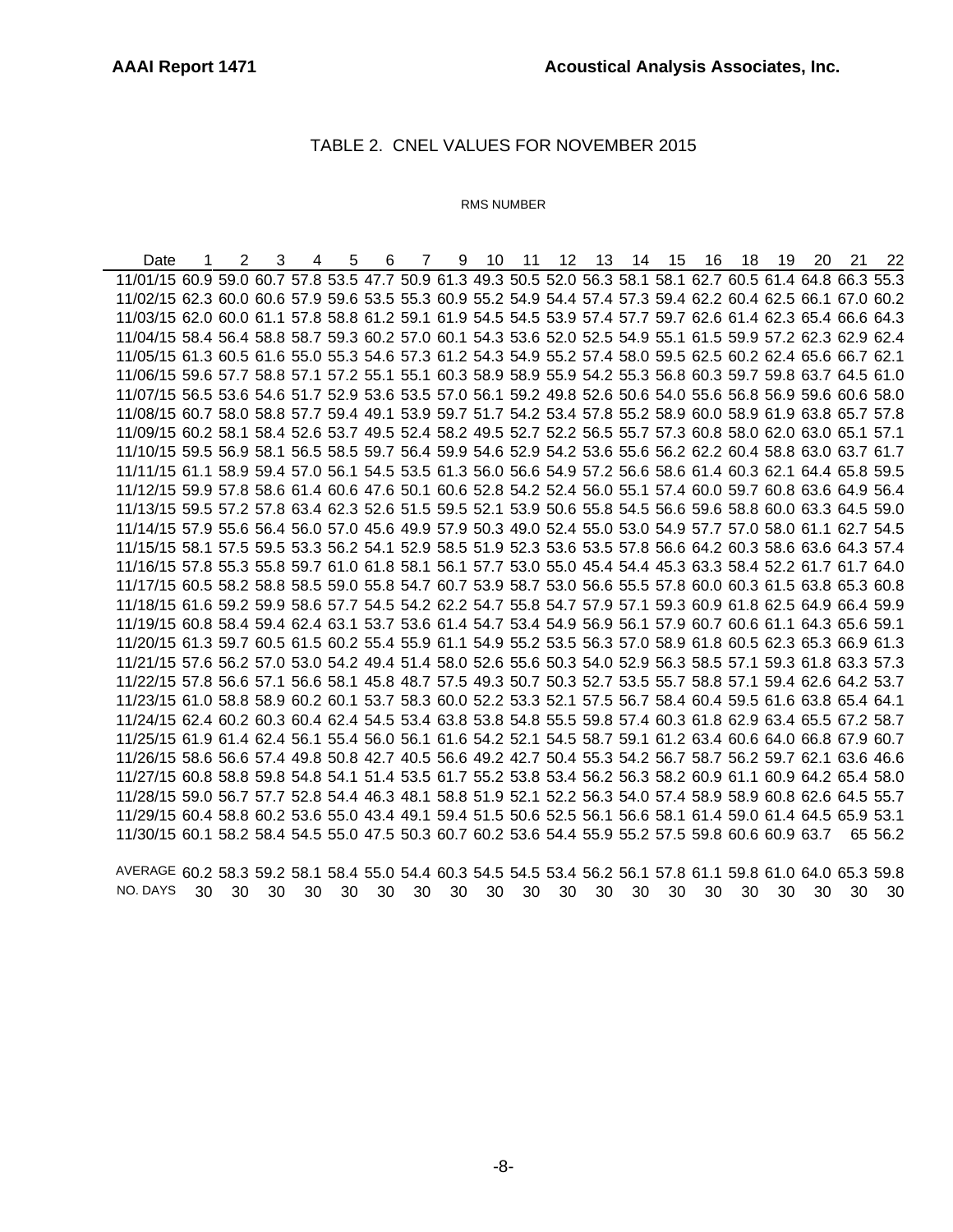### TABLE 3. CNEL VALUES FOR DECEMBER 2015

#### RMS NUMBER

| Date                                                                                                         | 2 | 3 | 4 | 5 | 6 | 9<br>7 | 10 11 12 13 14 15 |  |  | - 16 | 18 | 19 | 20 | 21 | 22                                                                                        |
|--------------------------------------------------------------------------------------------------------------|---|---|---|---|---|--------|-------------------|--|--|------|----|----|----|----|-------------------------------------------------------------------------------------------|
|                                                                                                              |   |   |   |   |   |        |                   |  |  |      |    |    |    |    |                                                                                           |
| 12/01/15 60.4 58.2 58.7 55.9 56.4 49.7 48.7 60.9 57.1 53.6 55.5 56.1 55.7 57.3 60.0 60.7 60.5 64.2 65.3 53.3 |   |   |   |   |   |        |                   |  |  |      |    |    |    |    |                                                                                           |
| 12/02/15 60.6 58.3 58.8 52.1 55.2 51.3 49.0 60.6 56.1 54.7 56.2 55.9 55.5 57.4 60.1 59.7 60.7 64.3 65.0 55.6 |   |   |   |   |   |        |                   |  |  |      |    |    |    |    |                                                                                           |
| 12/03/15 63.5 59.6 60.2 60.1 61.7 61.4 59.8 61.7 57.5 54.7 53.5 57.0 56.8 58.6 61.3 60.7 61.5 65.2 66.1 67.4 |   |   |   |   |   |        |                   |  |  |      |    |    |    |    |                                                                                           |
| 12/04/15 61.3 59.5 59.8 55.5 60.1 55.4 55.0 61.4 55.6 54.1 54.6 57.7 56.9 58.8 61.4 60.7 62.1 64.8 66.2 60.2 |   |   |   |   |   |        |                   |  |  |      |    |    |    |    |                                                                                           |
| 12/05/15 59.4 56.3 56.7 69.8 72.7 52.9 55.1 58.4 55.3 53.4 53.4 57.3 53.4 57.3 57.9 58.4 60.0 62.3 63.6 61.6 |   |   |   |   |   |        |                   |  |  |      |    |    |    |    |                                                                                           |
| 12/06/15 59.1 58.4 58.8 54.2 56.8 51.7 56.1 58.4 51.4 51.9 51.8 54.4 55.5 56.7 60.0 57.8 60.3 63.6 64.9 61.9 |   |   |   |   |   |        |                   |  |  |      |    |    |    |    |                                                                                           |
| 12/07/15 59.4 58.7 60.2 56.7 56.7 51.7 55.1 58.9 53.4 53.5 52.0 54.7 56.6 57.6 61.3 58.5 60.7 64.4 65.6 60.0 |   |   |   |   |   |        |                   |  |  |      |    |    |    |    |                                                                                           |
| 12/08/15 60.9 58.6 59.3 60.5 59.1 54.1 54.5 60.9 54.1 55.1 54.3 57.1 56.3 58.1 60.4 60.0 61.7 64.0 65.5 60.1 |   |   |   |   |   |        |                   |  |  |      |    |    |    |    |                                                                                           |
| 12/09/15 62.5 60.0 61.0 61.4 59.8 53.8 54.3 62.1 54.8 53.8 57.0 58.2 57.5 59.7 62.1 61.5 62.9 65.8 67.0 58.6 |   |   |   |   |   |        |                   |  |  |      |    |    |    |    |                                                                                           |
| 12/10/15 63.3 59.9 60.7 57.8 56.0 52.4 53.8 63.0 56.0 53.5 55.9 59.4 58.0 60.0 61.9 62.3 63.6 65.7 67.2 57.1 |   |   |   |   |   |        |                   |  |  |      |    |    |    |    |                                                                                           |
| 12/11/15 60.7 59.3 61.7 60.7 62.3 62.8 59.5 59.3 53.0 53.9 52.7 54.7 60.2 57.7 69.4 59.0 61.1 66.0 66.8 64.9 |   |   |   |   |   |        |                   |  |  |      |    |    |    |    |                                                                                           |
| 12/12/15 53.3 51.5 53.6 56.5 57.4 59.3 55.6 53.1 54.0 49.5 49.0 41.4 52.4 45.6 61.1 55.9 48.1 58.0 59.1 63.5 |   |   |   |   |   |        |                   |  |  |      |    |    |    |    |                                                                                           |
| 12/13/15 65.0 58.7 59.2 59.1 59.6 59.7 57.6 59.9 53.8 54.6 58.9 64.4 56.4 60.1 63.1 60.2 62.6 65.1 66.4 63.5 |   |   |   |   |   |        |                   |  |  |      |    |    |    |    |                                                                                           |
| 12/14/15 57.6 55.4 55.7 61.6 62.4 63.5 59.6 54.7 52.0 54.1 52.2 45.6 54.8 47.7 63.2 57.1 52.9 61.6 61.4 65.3 |   |   |   |   |   |        |                   |  |  |      |    |    |    |    |                                                                                           |
| 12/15/15 60.6 58.2 59.7 58.4 58.7 56.8 54.6 60.5 52.6 51.5 54.1 57.4 56.1 57.4 62.2 60.2 60.5 64.0 65.3 61.3 |   |   |   |   |   |        |                   |  |  |      |    |    |    |    |                                                                                           |
| 12/16/15 60.9 59.4 60.4 58.0 58.3 56.6 53.5 61.1 55.2 55.6 54.5 57.3 57.1 58.7 61.3 60.9 61.8 64.6 65.8 62.3 |   |   |   |   |   |        |                   |  |  |      |    |    |    |    |                                                                                           |
| 12/17/15 61.7 60.2 61.2 57.6 60.7 52.9 54.9 61.8 55.6 54.0 55.7 58.2 57.5 59.8 62.1 61.3 62.9 65.8 67.1 58.8 |   |   |   |   |   |        |                   |  |  |      |    |    |    |    |                                                                                           |
| 12/18/15 60.1 58.6 59.8 59.1 58.3 53.6 54.9 60.7 57.7 51.7 57.0 56.8 55.9 58.4 60.6 60.0 61.6 64.2 65.5 60.2 |   |   |   |   |   |        |                   |  |  |      |    |    |    |    |                                                                                           |
| 12/19/15 60.8 57.9 58.6 56.4 58.0 46.9 49.6 60.2 53.3 50.4 55.3 56.6 55.5 58.1 59.7 59.4 60.3 63.5 64.3 54.6 |   |   |   |   |   |        |                   |  |  |      |    |    |    |    |                                                                                           |
| 12/20/15 61.7 60.1 61.1 53.5 55.5 52.2 53.2 60.0 52.4 50.0 54.2 57.0 57.8 59.6 62.3 59.5 62.5 65.6 66.8 56.6 |   |   |   |   |   |        |                   |  |  |      |    |    |    |    |                                                                                           |
| 12/21/15 62.3 60.1 60.8 55.2 57.1 49.4 50.6 62.9 53.3 51.8 54.5 58.8 57.3 59.7 61.6 62.3 62.8 65.3 66.8 57.1 |   |   |   |   |   |        |                   |  |  |      |    |    |    |    |                                                                                           |
| 12/22/15 63.0 61.0 62.0 58.5 55.5 43.8 46.3 64.0 52.7 52.2 55.2 58.8 58.3 61.1 63.0 63.7 64.3 66.5 68.2 49.7 |   |   |   |   |   |        |                   |  |  |      |    |    |    |    |                                                                                           |
| 12/23/15 60.1 57.8 58.8 60.8 61.7 62.5 59.0 60.7 55.2 54.8 55.4 52.0 56.7 54.5 64.3 61.1 58.5 63.8 65.0 65.1 |   |   |   |   |   |        |                   |  |  |      |    |    |    |    |                                                                                           |
| 12/24/15 59.9 58.9 59.6 51.3 55.6 48.3 50.6 60.0 55.3 56.6 53.2 56.8 56.7 58.6 60.9 59.1 61.7 64.2 65.5 58.3 |   |   |   |   |   |        |                   |  |  |      |    |    |    |    |                                                                                           |
| 12/25/15 52.9 49.3 52.3 57.4 59.2 60.0 56.4 50.1 43.2 46.7 45.8 40.8 51.1 35.6 59.9 53.0 47.9 56.8 57.7 61.6 |   |   |   |   |   |        |                   |  |  |      |    |    |    |    |                                                                                           |
| 12/26/15 56.0 49.3 50.3 58.9 59.6 61.0 58.0 59.1 46.5 46.6 48.3 49.7 47.6 48.3 54.3 58.4 50.6 56.3 57.1 65.1 |   |   |   |   |   |        |                   |  |  |      |    |    |    |    |                                                                                           |
| 12/27/15 57.7 56.4 57.7 54.0 56.6 47.2 48.0 58.5 48.1 47.8 49.7 53.6 53.8 55.8 58.8 58.0 58.9 62.3 63.8 54.2 |   |   |   |   |   |        |                   |  |  |      |    |    |    |    |                                                                                           |
| 12/28/15 59.5 57.5 59.2 58.6 59.1 57.6 58.0 59.3 54.2 52.2 54.1 55.3 56.3 57.0 62.4 58.7 60.0 63.6 64.7 60.6 |   |   |   |   |   |        |                   |  |  |      |    |    |    |    |                                                                                           |
| 12/29/15 62.9 60.2 60.9 58.3 59.0 54.0 54.3 62.4 53.6 51.6 56.6 59.6 57.9 60.2 62.7 62.1 62.8 65.5 66.9 59.0 |   |   |   |   |   |        |                   |  |  |      |    |    |    |    |                                                                                           |
| 12/30/15 62.0 57.6 60.6 58.9 57.7 54.4 53.9 62.7 55.5 56.8 58.2 57.5 57.3 59.0 61.6 62.4 61.7 65.2 66.3 60.2 |   |   |   |   |   |        |                   |  |  |      |    |    |    |    |                                                                                           |
| $12/31/15$ 59.0 ---                                                                                          |   |   |   |   |   |        |                   |  |  |      |    |    |    |    | 56.2 52.4 55.7 55.0 52.4 59.8 54.2 53.1 51.6 55.1 53.0 55.9 57.4 59.6 59.4 61.6 63.5 58.3 |
|                                                                                                              |   |   |   |   |   |        |                   |  |  |      |    |    |    |    |                                                                                           |
| AVERAGE 60.9 58.5 59.4 59.7 61.3 57.2 55.5 60.6 54.4 53.3 54.7 57.1 56.4 58.0 62.0 60.2 61.1 64.2 65.4 61.4  |   |   |   |   |   |        |                   |  |  |      |    |    |    |    |                                                                                           |
|                                                                                                              |   |   |   |   |   |        |                   |  |  |      |    |    |    |    |                                                                                           |

NO. DAYS 31 30 31 31 31 31 31 31 31 31 31 31 31 31 31 31 31 31 31 31

QTR. AVG. 60.5 58.4 59.4 58.1 59.2 55.6 55.3 60.6 54.0 53.5 53.7 56.7 56.1 58.0 61.4 60.1 61.2 64.1 65.5 60.5 NO. DAYS 92 91 92 92 92 92 92 92 92 92 92 92 92 92 92 92 92 92 92 92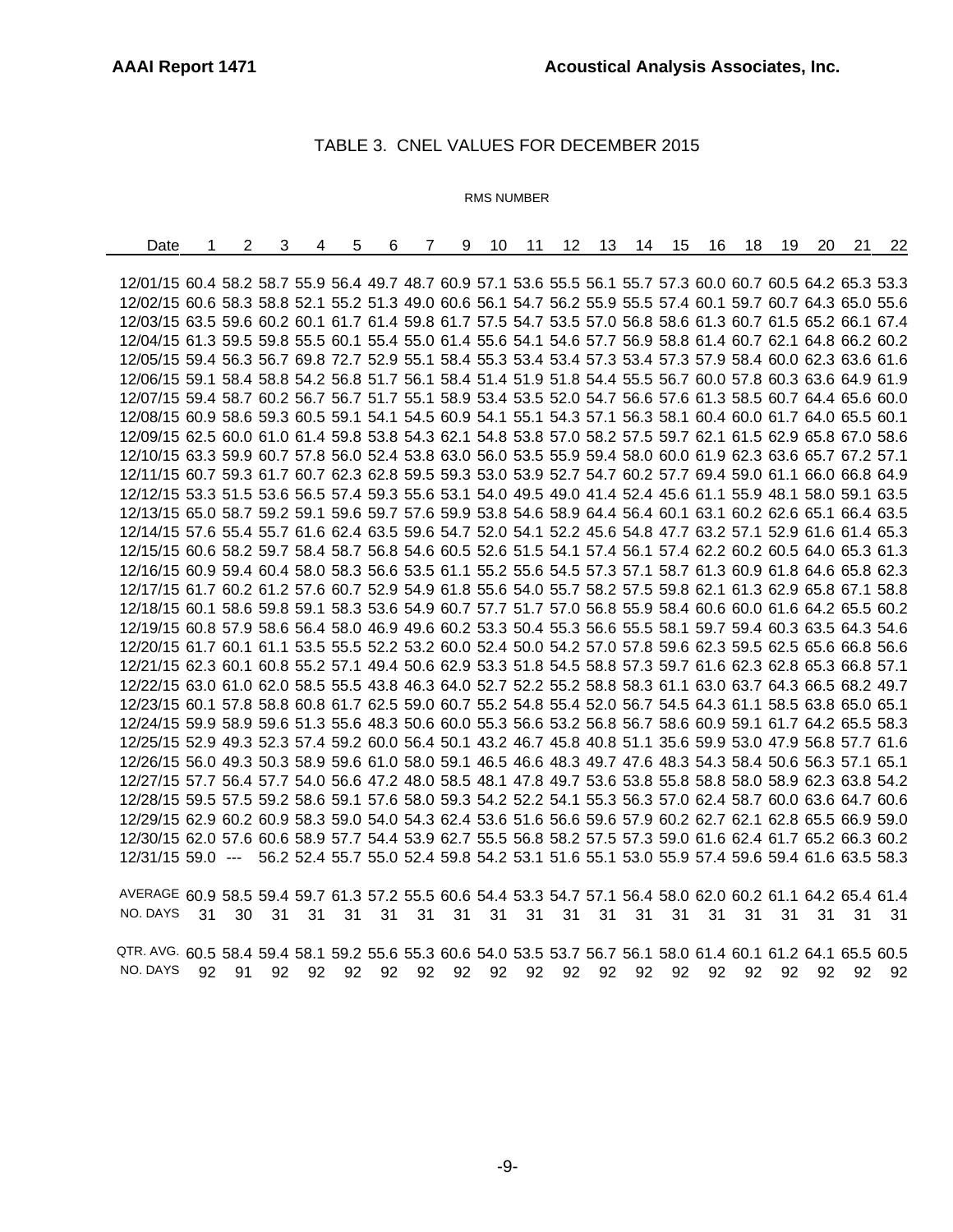| Site           |      | 1st Quarter 2nd Quarter 3rd Quarter |      | 4th Quarter | 4 Quarter |  |
|----------------|------|-------------------------------------|------|-------------|-----------|--|
| No.            | 2015 | 2015                                | 2015 | 2015        | Average   |  |
|                |      |                                     |      |             |           |  |
| 1              | 60.8 | 60.3                                | 61.2 | 60.5        | 60.7      |  |
| 2              | 58.8 | 58.3                                | 58.7 | 58.4        | 58.6      |  |
| 3              | 59.8 | 59.1                                | 59.7 | 59.4        | 59.5      |  |
| 4              | 57.1 | 55.0                                | 55.8 | 58.1        | 56.6      |  |
| 5              | 57.4 | 55.7                                | 55.8 | 59.2        | 57.3      |  |
| 6              | 54.6 | 53.2                                | 51.5 | 55.6        | 54.0      |  |
| $\overline{7}$ | 54.2 | 54.4                                | 54.6 | 55.3        | 54.6      |  |
| 9              | 61.3 | 60.1                                | 61.9 | 60.6        | 61.0      |  |
| 10             | 54.1 | 52.5                                | 52.8 | 54.0        | 53.4      |  |
| 11             | 54.8 | 51.7                                | 53.6 | 53.5        | 53.6      |  |
| 12             | 54.1 | 53.1                                | 52.9 | 53.7        | 53.5      |  |
| 13             | 57.2 | 58.0                                | 57.7 | 56.7        | 57.4      |  |
| 14             | 56.2 | 55.8                                | 56.2 | 56.1        | 56.1      |  |
| 15             | 58.7 | 58.4                                | 58.8 | 58.0        | 58.5      |  |
| 16             | 60.9 | 60.3                                | 60.9 | 61.4        | 60.9      |  |
| 18             | 60.7 | 60.5                                | 61.2 | 60.1        | 60.6      |  |
| 19             | 61.6 | 61.4                                | 62.0 | 61.2        | 61.6      |  |
| 20             | 64.3 | 63.9                                | 64.4 | 64.1        | 64.2      |  |
| 21             | 65.8 | 64.4                                | 66.1 | 65.5        | 65.5      |  |
| 22             | 59.5 | 60.6                                | 60.0 | 60.5        | 60.2      |  |
|                |      |                                     |      |             |           |  |

## **TABLE 4. AVERAGE CNEL VALUES**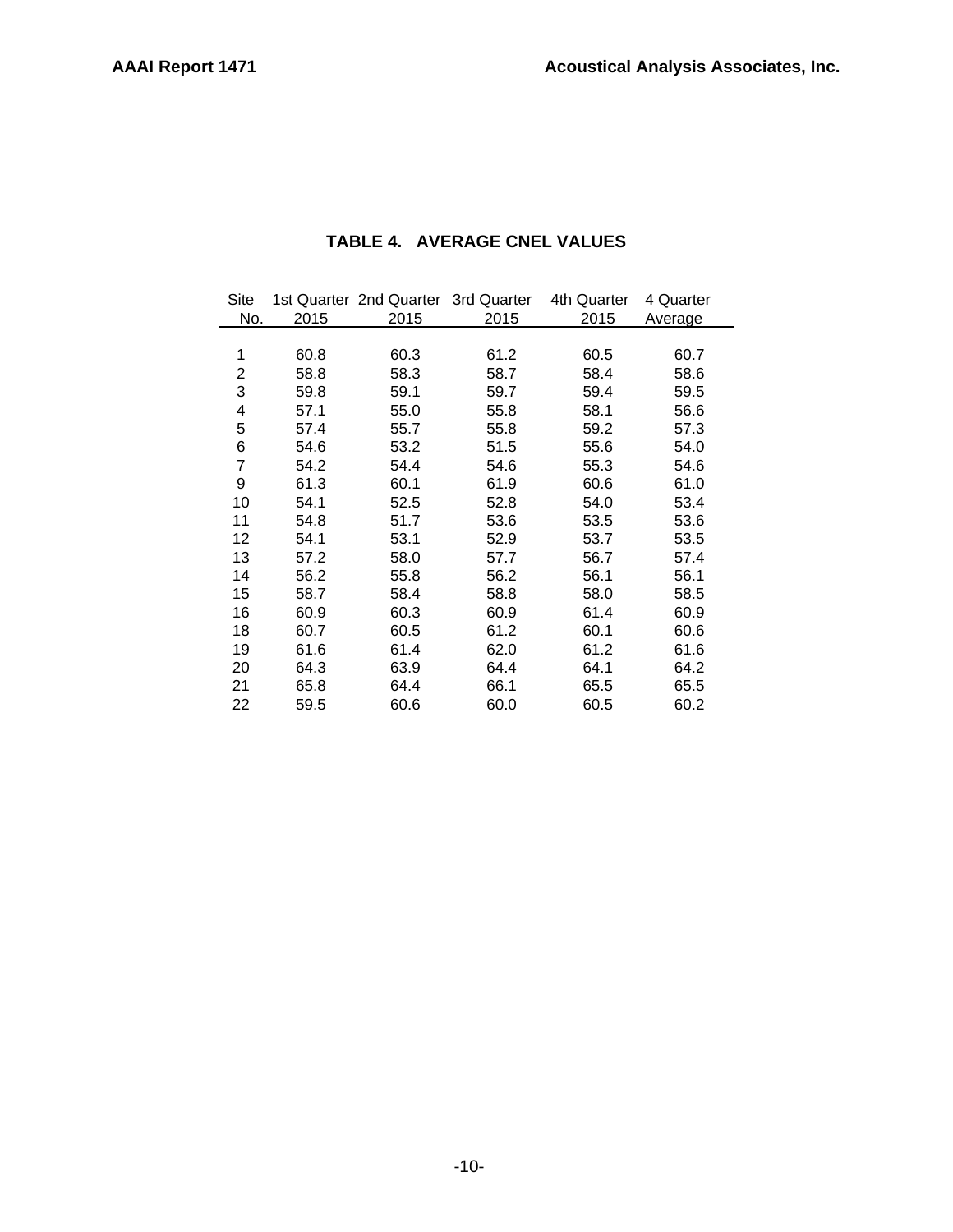#### **Table 5. WEEKLY SCHEDULED AIR CARRIER AND AIR TAXI FLIGHTS FOR THE FOURTH QUARTER 2015**

| AIRCRAFT                               | AS D8-Q400                    |                               | AS B7377                      | SCHEDULE IN EFFECT FROM                | AS CRJ7                       | 10/1/15 to                           | AS CRJ                        |                              | 10/31/15 31 DAYS<br><b>AS B7378</b> |                     |
|----------------------------------------|-------------------------------|-------------------------------|-------------------------------|----------------------------------------|-------------------------------|--------------------------------------|-------------------------------|------------------------------|-------------------------------------|---------------------|
| DAY.<br><b>EVENING</b><br><b>NIGHT</b> | <b>DEP</b><br>0<br>0<br>0     | <b>ARR</b><br>0<br>0<br>0     | <b>DEP</b><br>7<br>0<br>0     | <b>ARR</b><br>$\overline{7}$<br>0<br>0 | <b>DEP</b><br>14<br>5<br>0    | <b>ARR</b><br>14<br>5<br>0           | <b>DEP</b><br>0<br>0<br>0     | <b>ARR</b><br>0<br>0<br>0    | <b>DEP</b><br>19<br>0<br>$\Omega$   | ARR<br>19<br>0<br>0 |
| <b>TOTAL</b>                           | 0                             | 0                             | 7                             | $\overline{7}$                         | 19                            | 19                                   | 0                             | 0                            | 19                                  | 19                  |
|                                        |                               | <b>US A319US A320US B7372</b> |                               | SCHEDULE IN EFFECT FROM                | <b>US B7373</b>               | 10/1/15 to                           | US CRJ                        | 10/31/15                     |                                     |                     |
| DAY.                                   | <b>DEP</b><br>0               | <b>ARR</b><br>0               | <b>DEP</b><br>0               | <b>ARR</b><br>0                        | <b>DEP</b><br>0               | <b>ARR</b><br>0                      | <b>DEP</b><br>0               | <b>ARR</b><br>0              | <b>DEP</b><br>0                     | ARR<br>0            |
| <b>EVENING</b><br><b>NIGHT</b>         | 0                             | 0                             | 0                             | 0                                      | 0                             | 0                                    | 0                             | 0                            | 0                                   | 0                   |
| <b>TOTAL</b>                           | 0<br>0                        | 0<br>0                        | 0<br>0                        | 0<br>0                                 | 0<br>0                        | 0<br>0                               | 0<br>0                        | 0<br>0                       | 0<br>$\Omega$                       | 0<br>0              |
|                                        |                               |                               |                               | SCHEDULE IN EFFECT FROM                |                               | $10/1/15$ to                         |                               | 10/31/15                     |                                     |                     |
|                                        | US CRJ7<br><b>DEP</b>         | <b>ARR</b>                    | US CRJ9<br><b>DEP</b>         | <b>ARR</b>                             | AA MD80<br><b>DEP</b>         | <b>ARR</b>                           | <b>WN B7373</b><br><b>DEP</b> | <b>ARR</b>                   | <b>WN B7375</b><br>DEP              | <b>ARR</b>          |
| DAY.                                   | 0                             | 0                             | 18                            | 25                                     | 0                             | 0                                    | 0                             | 0                            | 14                                  | 8                   |
| <b>EVENING</b><br><b>NIGHT</b>         | 0<br>0                        | 0<br>0                        | 5<br>$\overline{7}$           | 5<br>0                                 | 0<br>0                        | 0<br>0                               | 0<br>0                        | 0<br>0                       | 0<br>0                              | 6<br>0              |
| <b>TOTAL</b>                           | 0                             | 0                             | 30                            | 30                                     | 0                             | 0                                    | 0                             | 0                            | 14                                  | 14                  |
|                                        | <b>WN B7377</b>               |                               | <b>WN B7378</b>               | SCHEDULE IN EFFECT FROM                |                               | 10/1/15 to<br><b>UA A320UA B7373</b> |                               | 10/31/15<br><b>UA B7375</b>  |                                     |                     |
|                                        | <b>DEP</b>                    | <b>ARR</b>                    | <b>DEP</b>                    | <b>ARR</b>                             | <b>DEP</b>                    | <b>ARR</b>                           | <b>DEP</b>                    | <b>ARR</b>                   | <b>DEP</b>                          | ARR                 |
| DAY.                                   | 229                           | 210                           | 0                             | 0                                      | 0                             | 0                                    | 0                             | 0                            | 0                                   | 0                   |
| <b>EVENING</b><br><b>NIGHT</b>         | 57<br>0                       | 76<br>0                       | 0<br>0                        | 0<br>0                                 | 0<br>0                        | 0<br>0                               | 0<br>0                        | 0<br>0                       | 0<br>0                              | 0<br>0              |
| <b>TOTAL</b>                           | 286                           | 286                           | 0                             | 0                                      | 0                             | $\Omega$                             | 0                             | $\Omega$                     | 0                                   | 0                   |
|                                        |                               |                               |                               | SCHEDULE IN EFFECT FROM                |                               | 10/1/15 to                           |                               | 10/31/15                     |                                     |                     |
|                                        | UA B757UA RJ<br><b>DEP</b>    | <b>ARR</b>                    | <b>DEP</b>                    | UA CRJ7<br><b>ARR</b>                  | <b>DEP</b>                    | <b>FE A300</b><br>ARR                | <b>DEP</b>                    | <b>FE A310</b><br><b>ARR</b> | <b>DEP</b>                          | ARR                 |
| DAY.                                   | 0                             | 0                             | 24                            | 18                                     | 7                             | 7                                    | 0                             | 0                            | 0                                   | 1                   |
| <b>EVENING</b><br><b>NIGHT</b>         | 0<br>0                        | 0<br>0                        | 0<br>0                        | 6<br>0                                 | 1<br>0                        | 1<br>0                               | 0<br>0                        | 0<br>0                       | 5<br>0                              | 0<br>4              |
| <b>TOTAL</b>                           | 0                             | 0                             | 24                            | 24                                     | 8                             | 8                                    | 0                             | 0                            | 5                                   | 5                   |
|                                        |                               |                               |                               | SCHEDULE IN EFFECT FROM                |                               | 10/1/15 to                           |                               | 10/31/15                     |                                     |                     |
|                                        | <b>UPS A300</b><br><b>DEP</b> | ARR                           | <b>UPS B757</b><br><b>DEP</b> | ARR                                    | <b>DL B752</b><br><b>DEP</b>  | ARR                                  | DL CRJ<br><b>DEP</b>          | <b>ARR</b>                   | DL CRJ7<br><b>DEP</b>               | ARR                 |
| <b>DAY</b>                             | 3                             | 4                             | O                             | U                                      | O                             | U                                    | 20                            | 13                           | U                                   | U                   |
| <b>EVENING</b>                         | 5                             | 0                             | 0                             | 0                                      | 0                             | 0                                    | 0                             | $\overline{7}$               | 0                                   | 0                   |
| <b>NIGHT</b><br><b>TOTAL</b>           | 0<br>8                        | 4<br>8                        | 0<br>0                        | 0<br>0                                 | 0<br>0                        | 0<br>0                               | 0<br>20                       | 0<br>20                      | 0<br>0                              | 0<br>0              |
|                                        |                               |                               |                               | SCHEDULE IN EFFECT FROM                |                               | 10/1/15 to                           |                               | 10/31/15                     |                                     |                     |
|                                        | DL CRJ9<br><b>DEP</b>         | <b>ARR</b>                    | B6 A320<br><b>DEP</b>         | <b>ARR</b>                             | <b>FW2 A319</b><br><b>DEP</b> | <b>ARR</b>                           |                               |                              | <b>TOTALS</b><br><b>DEP</b>         | <b>ARR</b>          |
| <b>DAY</b>                             | 0                             | 0                             | 0                             | 0                                      | 0                             | 0                                    |                               |                              | 355                                 | 326                 |
| <b>EVENING</b>                         | 0                             | 0                             | $\overline{7}$                | $\overline{7}$                         | 0                             | 0                                    |                               |                              | 85                                  | 113                 |
| <b>NIGHT</b><br><b>TOTAL</b>           | 0<br>0                        | 0<br>0                        | 0<br>7                        | 0<br>$\overline{7}$                    | 0<br>0                        | 0<br>0                               |                               |                              | $\mathbf{7}$<br>447                 | 8<br>447            |
|                                        |                               |                               |                               |                                        |                               |                                      |                               |                              |                                     |                     |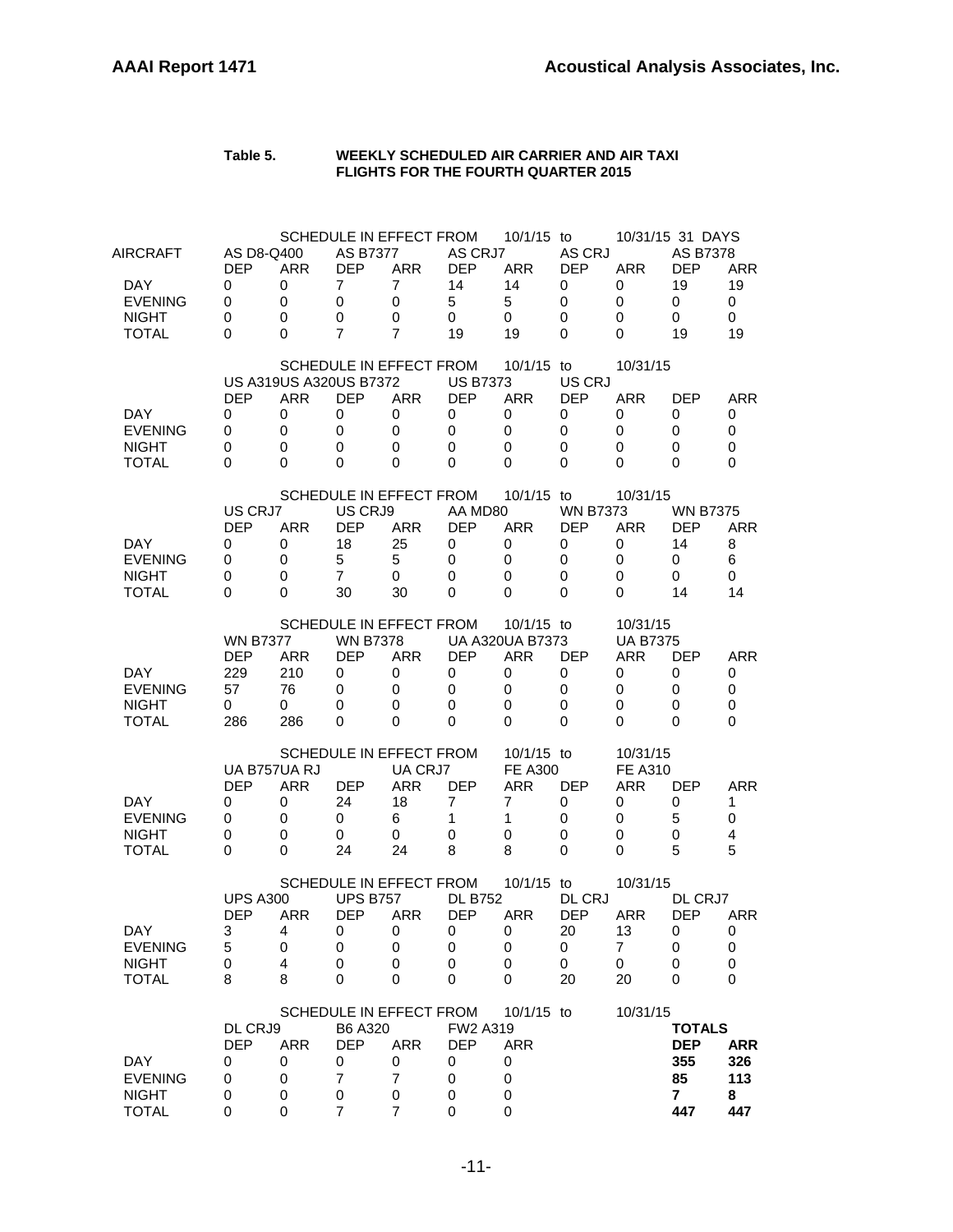#### **Table 5. WEEKLY SCHEDULED AIR CARRIER AND AIR TAXI FLIGHTS FOR THE THIRD QUARTER 2015**

| AIRCRAFT                               | AS D8-Q400                    |                               | AS B7377                      | SCHEDULE IN EFFECT FROM                | AS CRJ7                                 | 11/1/15 to                              | AS CRJ                    |                              | 12/31/15 61 DAYS<br><b>AS B7378</b>  |                            |
|----------------------------------------|-------------------------------|-------------------------------|-------------------------------|----------------------------------------|-----------------------------------------|-----------------------------------------|---------------------------|------------------------------|--------------------------------------|----------------------------|
| DAY.<br><b>EVENING</b><br><b>NIGHT</b> | <b>DEP</b><br>0<br>0<br>0     | <b>ARR</b><br>0<br>0<br>0     | <b>DEP</b><br>6<br>0<br>0     | <b>ARR</b><br>$\overline{2}$<br>4<br>0 | <b>DEP</b><br>14<br>$\overline{7}$<br>0 | <b>ARR</b><br>14<br>$\overline{7}$<br>0 | <b>DEP</b><br>0<br>0<br>0 | <b>ARR</b><br>0<br>0<br>0    | <b>DEP</b><br>14<br>$\mathbf 0$<br>0 | <b>ARR</b><br>11<br>3<br>0 |
| <b>TOTAL</b>                           | 0                             | 0                             | 6                             | 6<br>SCHEDULE IN EFFECT FROM           | 21                                      | 21<br>11/1/15 to                        | 0                         | 0<br>12/31/15                | 14                                   | 14                         |
|                                        |                               | <b>US A319US A320US B7372</b> |                               |                                        | <b>US B7373</b>                         |                                         | US CRJ                    |                              |                                      |                            |
| DAY.                                   | <b>DEP</b><br>0               | <b>ARR</b><br>0               | <b>DEP</b><br>0               | <b>ARR</b><br>0                        | <b>DEP</b><br>0                         | <b>ARR</b><br>0                         | <b>DEP</b><br>0           | <b>ARR</b><br>0              | <b>DEP</b><br>0                      | ARR<br>0                   |
| <b>EVENING</b><br><b>NIGHT</b>         | 0<br>0                        | 0<br>0                        | 0<br>0                        | 0<br>0                                 | 0<br>0                                  | 0<br>0                                  | 0<br>0                    | 0<br>0                       | 0<br>0                               | 0<br>0                     |
| <b>TOTAL</b>                           | 0                             | 0                             | 0                             | 0                                      | 0                                       | 0                                       | 0                         | 0                            | $\Omega$                             | 0                          |
|                                        | US CRJ7                       |                               | US CRJ9                       | SCHEDULE IN EFFECT FROM                | AA MD80                                 | $11/1/15$ to                            | <b>WN B7373</b>           | 12/31/15                     | <b>WN B7375</b>                      |                            |
|                                        | <b>DEP</b>                    | <b>ARR</b>                    | <b>DEP</b>                    | <b>ARR</b>                             | <b>DEP</b>                              | <b>ARR</b>                              | <b>DEP</b>                | <b>ARR</b>                   | DEP                                  | <b>ARR</b>                 |
| DAY.<br><b>EVENING</b>                 | 0<br>0                        | 0<br>0                        | 18<br>5                       | 25<br>5                                | 0<br>0                                  | 0<br>0                                  | 0<br>0                    | 0<br>0                       | 14<br>0                              | 8<br>6                     |
| <b>NIGHT</b>                           | 0                             | 0                             | $\overline{7}$                | 0                                      | 0                                       | 0                                       | 0                         | 0                            | 0                                    | 0                          |
| <b>TOTAL</b>                           | 0                             | 0                             | 30                            | 30                                     | 0                                       | 0                                       | 0                         | 0                            | 14                                   | 14                         |
|                                        | <b>WN B7377</b>               |                               | <b>WN B7378</b>               | SCHEDULE IN EFFECT FROM                |                                         | 11/1/15 to<br><b>UA A320UA B7373</b>    |                           | 12/31/15<br><b>UA B7375</b>  |                                      |                            |
|                                        | <b>DEP</b>                    | <b>ARR</b>                    | <b>DEP</b>                    | <b>ARR</b>                             | <b>DEP</b>                              | <b>ARR</b>                              | <b>DEP</b>                | <b>ARR</b>                   | <b>DEP</b>                           | <b>ARR</b>                 |
| DAY.                                   | 227                           | 206                           | 7                             | 0                                      | 0                                       | 0                                       | 0                         | 0                            | 0                                    | 0                          |
| <b>EVENING</b><br><b>NIGHT</b>         | 45<br>0                       | 66<br>0                       | 0<br>0                        | $\overline{7}$<br>0                    | 0<br>0                                  | 0<br>0                                  | 0<br>0                    | 0<br>0                       | 0<br>0                               | 0<br>0                     |
| <b>TOTAL</b>                           | 272                           | 272                           | 7                             | $\overline{7}$                         | 0                                       | $\Omega$                                | 0                         | $\Omega$                     | 0                                    | 0                          |
|                                        |                               |                               |                               | SCHEDULE IN EFFECT FROM                |                                         | 11/1/15 to                              |                           | 12/31/15                     |                                      |                            |
|                                        | UA B757UA RJ<br><b>DEP</b>    | <b>ARR</b>                    | <b>DEP</b>                    | UA CRJ7<br><b>ARR</b>                  | <b>DEP</b>                              | <b>FE A300</b><br>ARR                   | <b>DEP</b>                | <b>FE A310</b><br><b>ARR</b> | <b>DEP</b>                           | ARR                        |
| DAY.                                   | 0                             | 0                             | 24                            | 18                                     | 7                                       | 7                                       | 0                         | 0                            | 0                                    | 1                          |
| <b>EVENING</b><br><b>NIGHT</b>         | 0<br>0                        | 0<br>0                        | 0<br>0                        | 6<br>0                                 | 1<br>0                                  | 1<br>0                                  | 0<br>0                    | 0<br>0                       | 5<br>0                               | 0<br>4                     |
| <b>TOTAL</b>                           | 0                             | 0                             | 24                            | 24                                     | 8                                       | 8                                       | 0                         | 0                            | 5                                    | 5                          |
|                                        |                               |                               |                               | SCHEDULE IN EFFECT FROM                |                                         | 11/1/15 to                              |                           | 12/31/15                     |                                      |                            |
|                                        | <b>UPS A300</b><br><b>DEP</b> | <b>ARR</b>                    | <b>UPS B757</b><br><b>DEP</b> | ARR                                    | <b>DL B752</b><br><b>DEP</b>            | <b>ARR</b>                              | DL CRJ<br><b>DEP</b>      | <b>ARR</b>                   | DL CRJ7<br><b>DEP</b>                | <b>ARR</b>                 |
| DAY                                    | 3                             | 4                             | O                             | U                                      | U                                       | U                                       | 20                        | 13                           | U                                    | U                          |
| <b>EVENING</b><br><b>NIGHT</b>         | 5<br>0                        | 0<br>4                        | 0<br>0                        | 0<br>0                                 | 0<br>0                                  | 0<br>0                                  | 0<br>0                    | $\overline{7}$<br>0          | 0<br>0                               | 0<br>0                     |
| <b>TOTAL</b>                           | 8                             | 8                             | 0                             | 0                                      | 0                                       | 0                                       | 20                        | 20                           | 0                                    | 0                          |
|                                        |                               |                               |                               | SCHEDULE IN EFFECT FROM                |                                         | 11/1/15 to                              |                           | 12/31/15                     |                                      |                            |
|                                        | DL CRJ9                       |                               | B6 A320                       |                                        | <b>FW2 A319</b>                         |                                         |                           |                              | <b>TOTALS</b>                        |                            |
| <b>DAY</b>                             | <b>DEP</b><br>0               | <b>ARR</b><br>0               | <b>DEP</b><br>0               | <b>ARR</b><br>0                        | <b>DEP</b><br>0                         | <b>ARR</b><br>0                         |                           |                              | <b>DEP</b><br>354                    | <b>ARR</b><br>309          |
| <b>EVENING</b>                         | 0                             | 0                             | 7                             | $\overline{7}$                         | 0                                       | 0                                       |                           |                              | 75                                   | 119                        |
| <b>NIGHT</b><br><b>TOTAL</b>           | 0<br>0                        | 0<br>0                        | 0<br>7                        | 0<br>$\overline{7}$                    | 0<br>0                                  | 0<br>0                                  |                           |                              | $\mathbf{7}$<br>436                  | 8<br>436                   |
|                                        |                               |                               |                               |                                        |                                         |                                         |                           |                              |                                      |                            |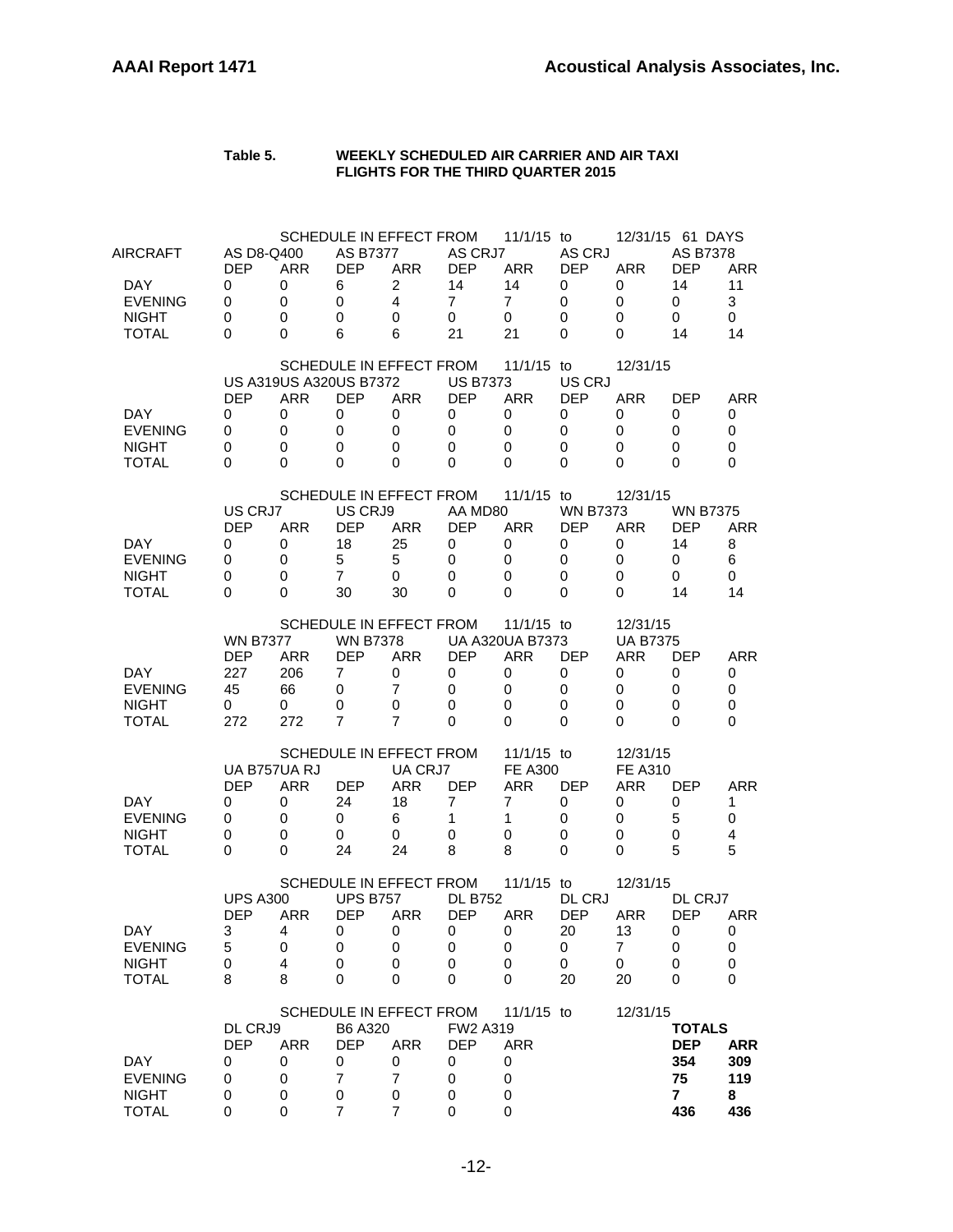## **TABLE 5. (CONTINUED)**

#### FOURTH QUARTER 2015

PERIOD TOTALS FOR AIR CARRIERS AND AIR TAXIS

### AIR CARRIERS

| DEP<br>4066 | ARR<br>3755 |
|-------------|-------------|
| 999         | 1205        |
| ი           | 105         |
| 5065        | 5065        |
|             |             |
| DEP         | ARR         |
| 1091        | 1012        |
| 162         | 333         |
| 92          |             |
| 1345        | 1345        |
|             |             |

#### AIR CARRIERS AND AIR TAXIS

|              | DEP  | ARR  |
|--------------|------|------|
| DAY          | 5157 | 4767 |
| EVE.         | 1161 | 1538 |
| NIGHT        | 92   | 105  |
| <b>TOTAL</b> | 6410 | 6410 |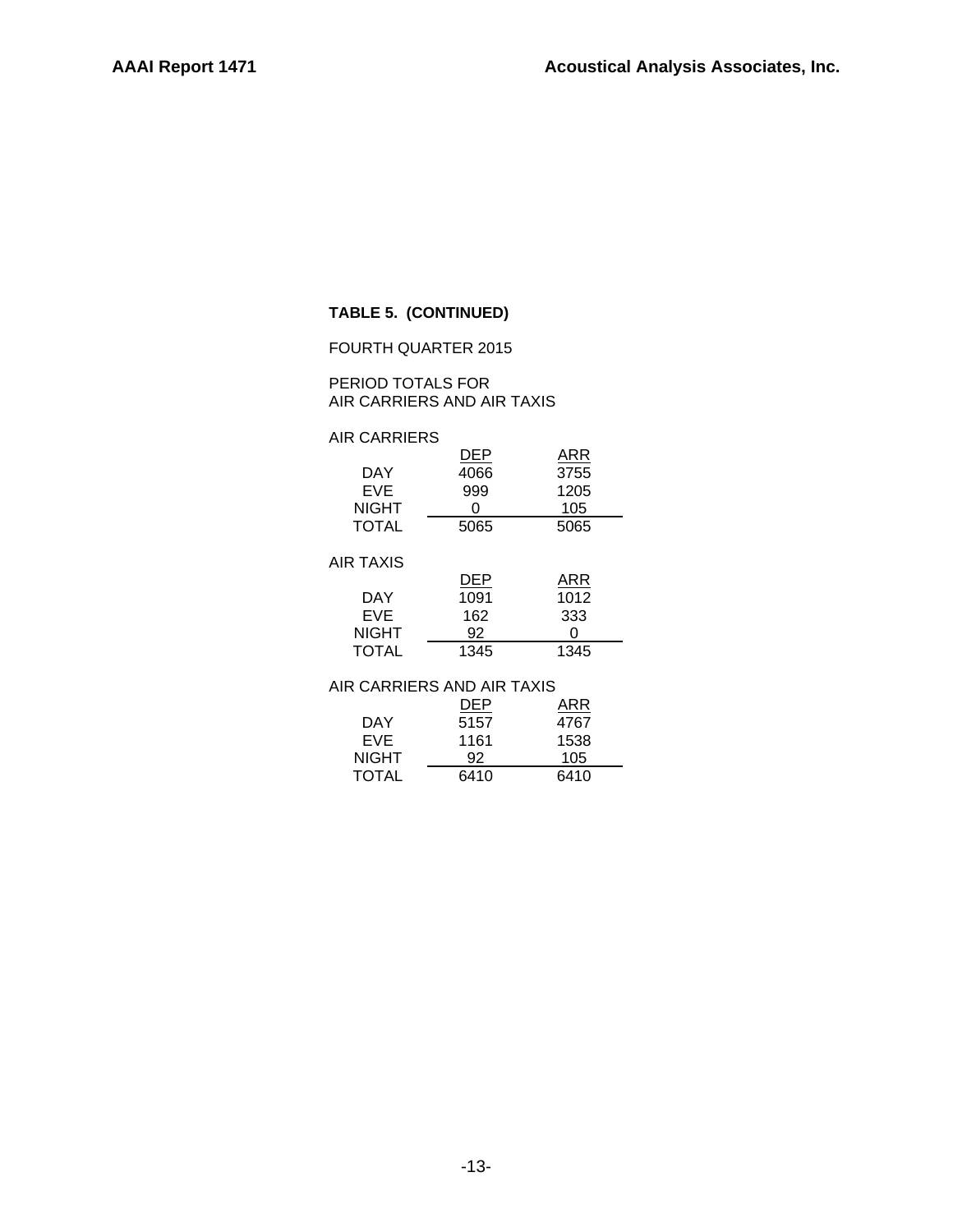## **VI. INCOMPATIBLE LAND USE**

The contours shown in Figures 1 and 2 were digitized and overlaid on a digital land use map of the area around the Airport. The total areas enclosed by the 65 and 70 dB CNEL contours were 546.3 and 235.5 acres, respectively. The areas of incompatible land uses enclosed by the contours were then computed. The incompatible land use areas were 5.86 acres within the 65 dB contour of which 0.37 acres were also within the 70 dB contour.

It should be noted that the above incompatible land areas do not include the soundproofed schools in the vicinity of the Airport (the Luther Burbank Middle School, St. Patrick and Glenwood Schools). The above incompatible land use areas also do not include those residences to which the Airport has acquired avigation easements. Within the 65 dB contour, the Airport has acquired avigation easements, through its ongoing residential sound insulation program, to 103 parcels of land. Those 103 parcels total 14.68 acres. One of the 103 parcels is also located within the 70 dB contour. Within the 65 dB contour, the Airport has also acquired avigation easements, under the Court of Appeal decision in Baker v. Burbank-Glendale-Pasadena Airport Authority, 220 Cal. App. 3d 1602 (1990), to 56 parcels of land. For 48 of the 56 parcels, the Authority has acquired avigation easements both through Baker and through its ongoing sound insulation program. Those 48 parcels are included in the total number of sound insulation program avigation easements set forth above. The 7 remaining Baker easement parcels total 0.89 acres.

It should be noted that the Airport Authority has made repeated attempts over the past several years to acoustically treat and obtain avigation easements at 40 single family residential parcels, totaling approximately 5.73 acres of the incompatible land use area within the 65 dB contour. Owners of these parcels have either refused to respond to notices regarding the sound insulation program, have withdrawn from the program, or own properties with major building code deficiencies that prevent them from participating.

The estimated numbers of incompatible residences are 42 within the 65 dB contour, of which 2 are also within the 70 dB contour. The estimated numbers of people residing within the 65 and 70 dB CNEL contours are 113 and 5, respectively.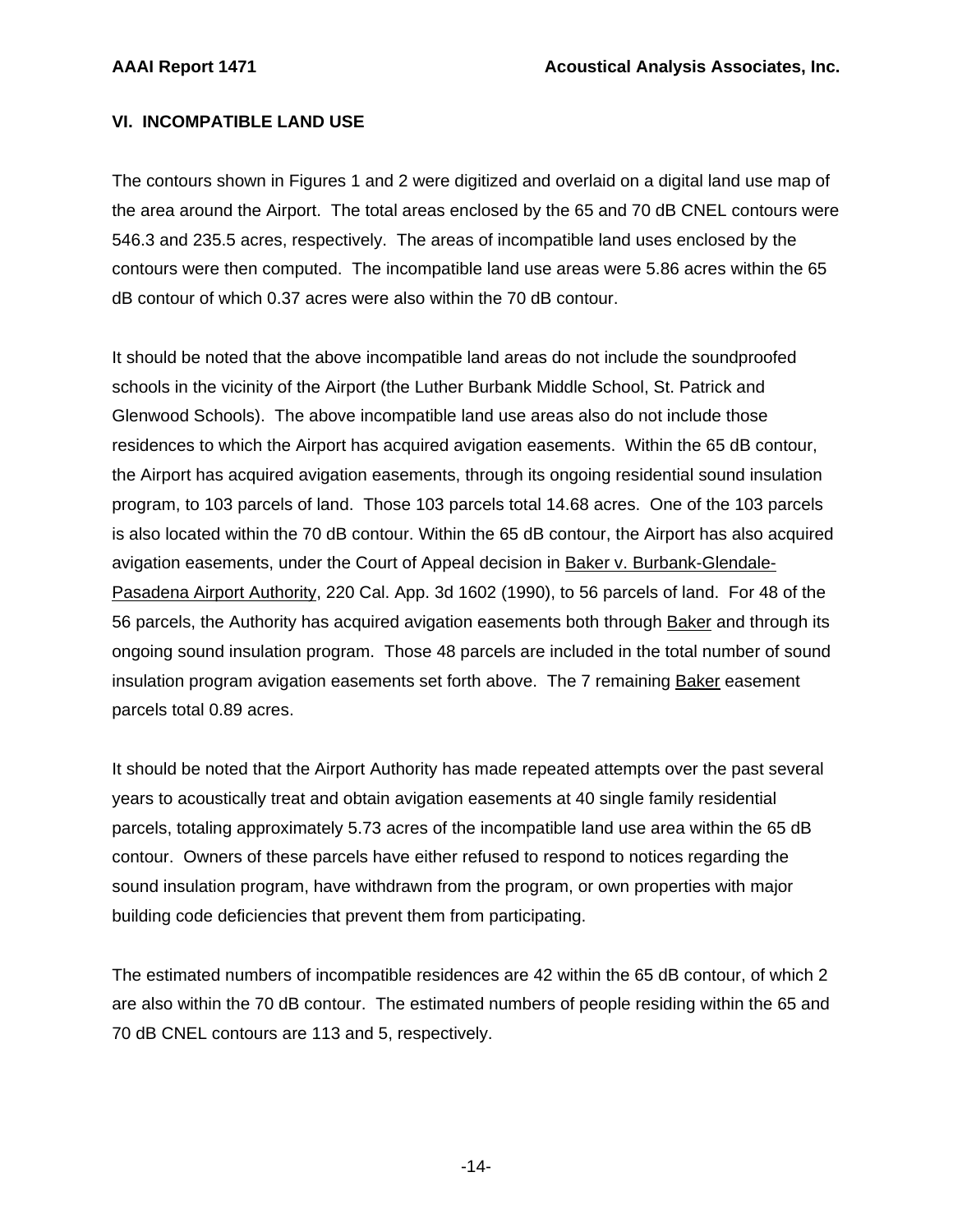## **REFERENCES**

- 1. California Department of Transportation, Division of Aeronautics, "Noise Standards", California Code of Regulations, Title 21, Chapter 2.5, Subchapter 6.
- 2. L-30488, Department of Transportation, State of California, 27 June 1984.
- 3. "Quarterly Noise Monitoring at Bob Hope Airport, First Quarter 2015", AAAI Report 1468.
- 4. "Quarterly Noise Monitoring at Burbank Airport, Second Quarter 2015", AAAI Report 1469.
- 5. "Quarterly Noise Monitoring at Burbank Airport, Third Quarter 2015", AAAI Report 1470.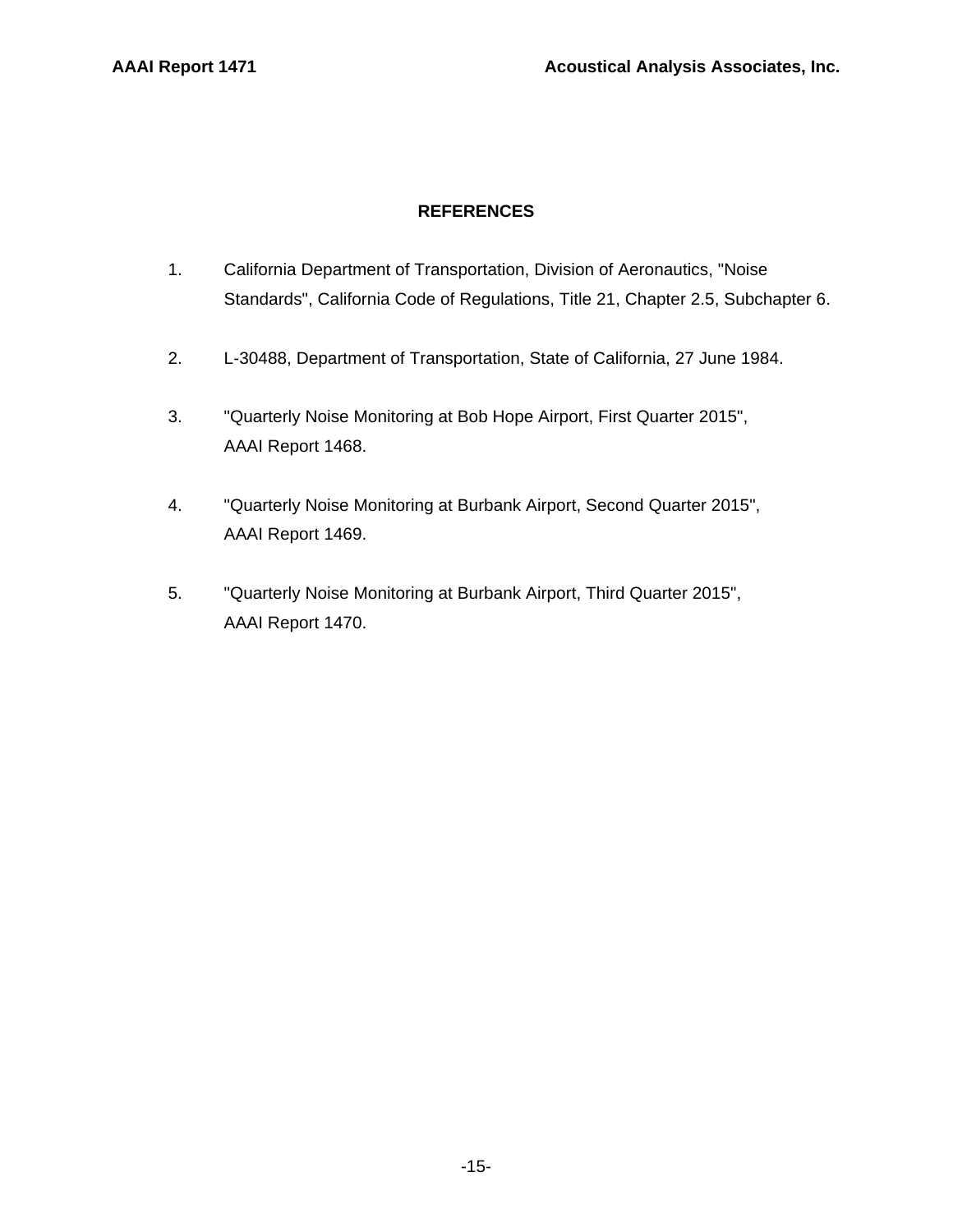**APPENDIX A NOISE MONITOR INSTRUMENTATION**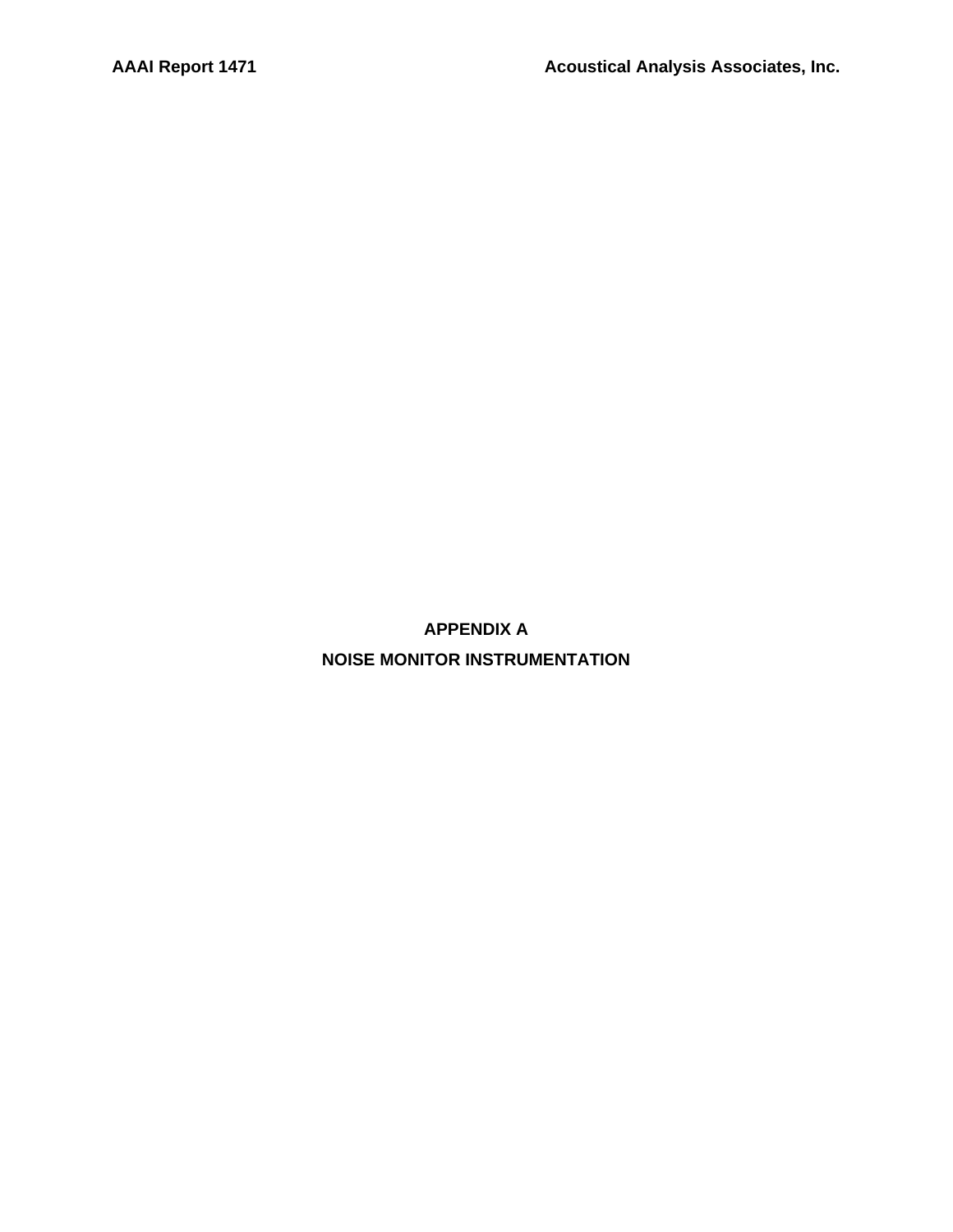## **APPENDIX A NOISE MONITOR INSTRUMENTATION**

The permanent noise monitor system, manufactured by Bruel & Kjaer, consists of 20 noise monitoring terminals (NMT) connected to a central site by DSL or wireless connections. The system block diagram showing the major elements is shown in Figure A-1. The electrical signal generated by the microphone/preamplifier assembly at each site is processed and saved locally in the B & K sound level meter. The signal is passed through an A-weighting filter and is then detected and converted to a digital level signal in decibels with a resolution of 0.1 dB.

The stored sound level data at each site is dumped once every 24-hour period via wireless or DSL connection to the central site. The data received by the central site are processed by the ANOMS computer software. According to preset parameters, the noise is separated into two categories--aircraft noise and community noise. Each event attributed to an aircraft is saved in a noise event file. Computations are made of hourly noise level, community noise equivalent level, runway use, and other parameters. A wide variety of data presentations is available by exercising a number of routines provided by B & K, as well as special-purpose routines that can be generated by the user.

The locations of the remote sites (shown in Figure 3) are listed by latitude and longitude in Table A-1.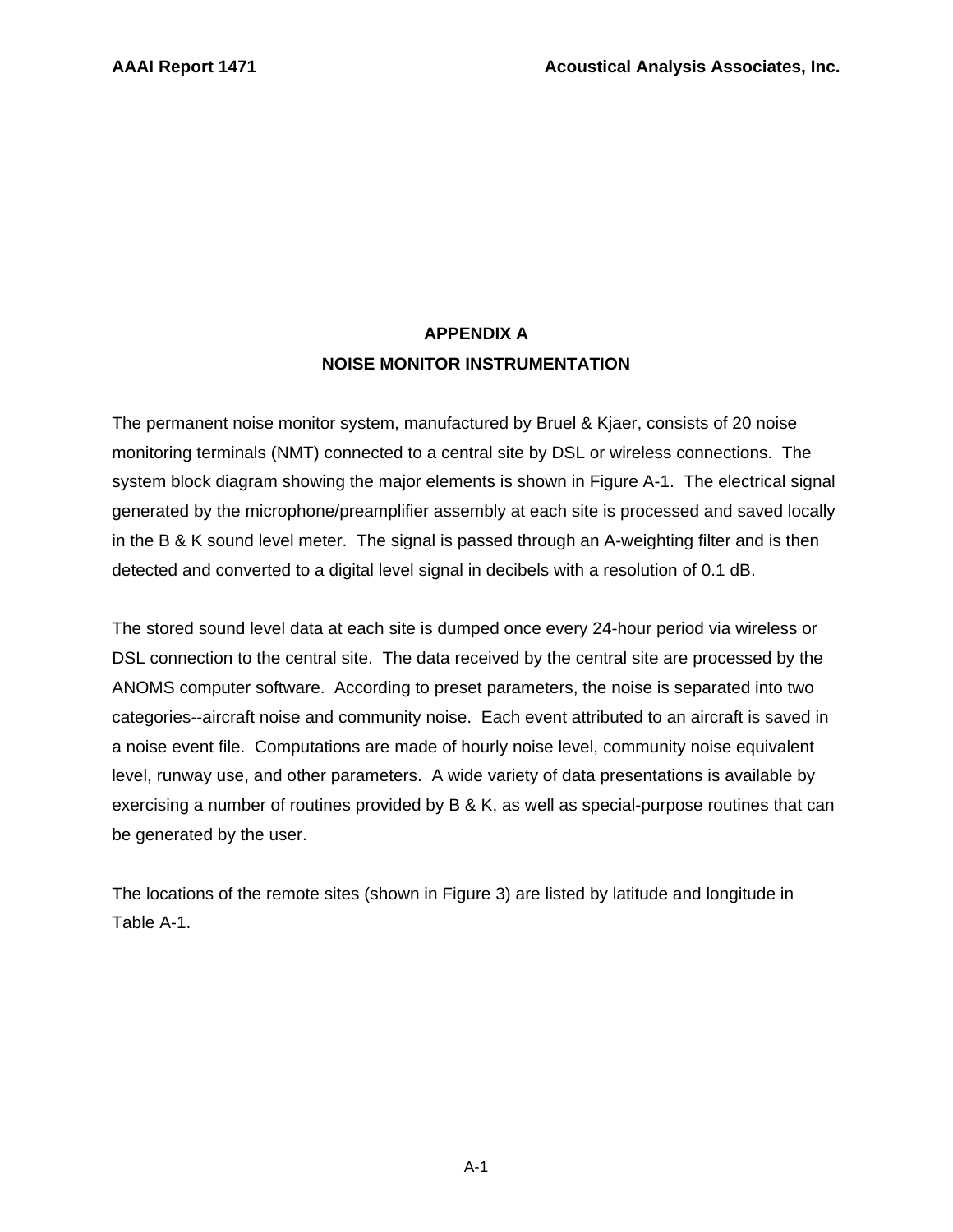

**Figure A-1. Permanent Noise Monitor System Schematic**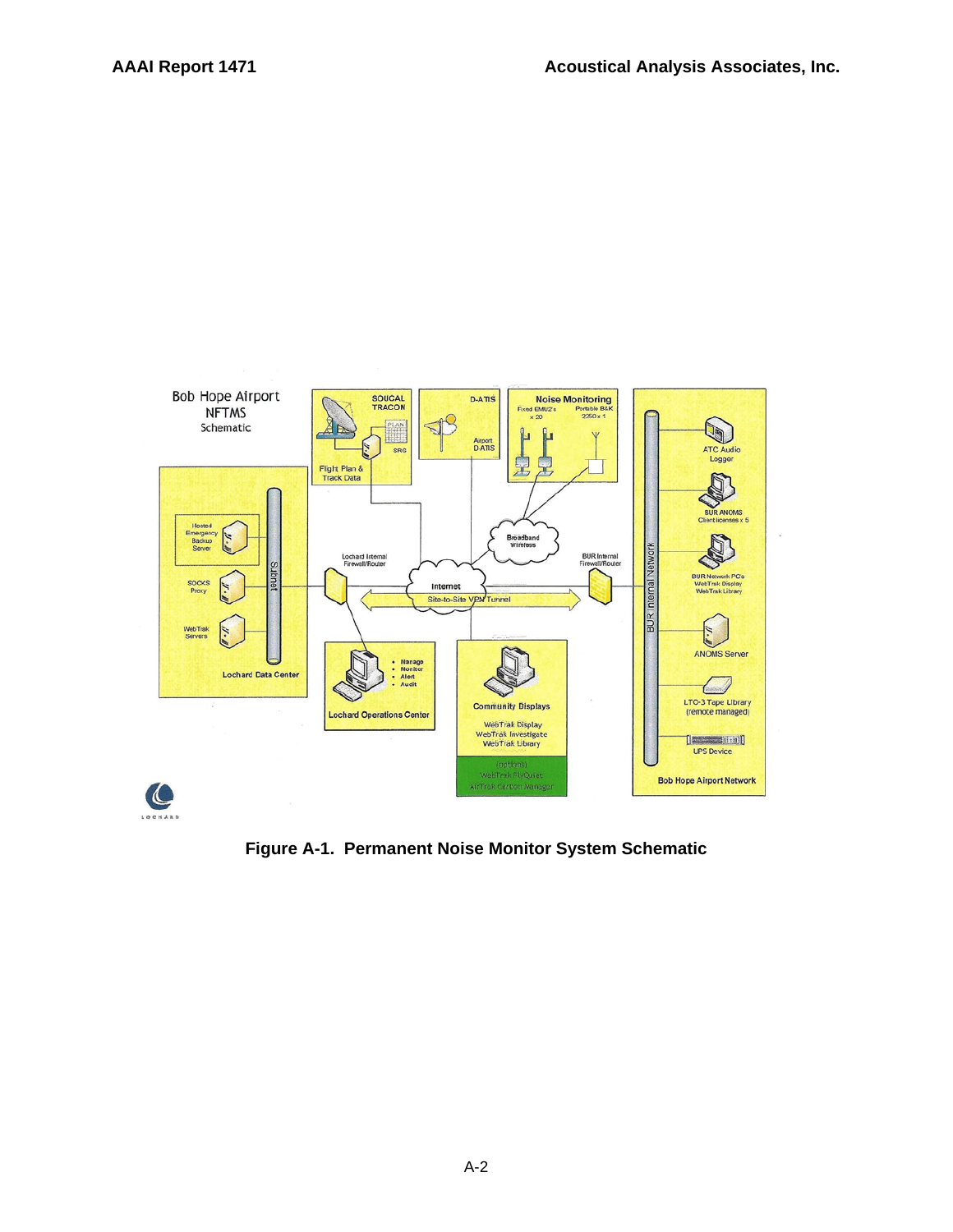## TABLE A-1 NOISE MONITOR SITE LOCATIONS

| NMT | Latitude  | Longitude   |
|-----|-----------|-------------|
| 1   | 34.188424 | -118.358983 |
| 2   | 34.184296 | -118.347330 |
| 3   | 34.175731 | -118.354197 |
| 4   | 34.212022 | -118.364391 |
| 5   | 34.215261 | -118.357381 |
| 6   | 34.220705 | -118.365214 |
| 7   | 34.224979 | -118.363989 |
| 9   | 34.198871 | -118.398889 |
| 10  | 34.195336 | -118.342392 |
| 11  | 34.197321 | -118.340376 |
| 12  | 34.190175 | -118.365404 |
| 13  | 34.181303 | -118.345270 |
| 14  | 34.178786 | -118.347134 |
| 15  | 34.173922 | -118.363157 |
| 16  | 34.181185 | -118.350949 |
| 18  | 34.196899 | -118.389014 |
| 19  | 34.181277 | -118.357866 |
| 20  | 34.188378 | -118.351878 |
| 21  | 34.186700 | -118.354939 |
| 22  | 34.217035 | -118.361725 |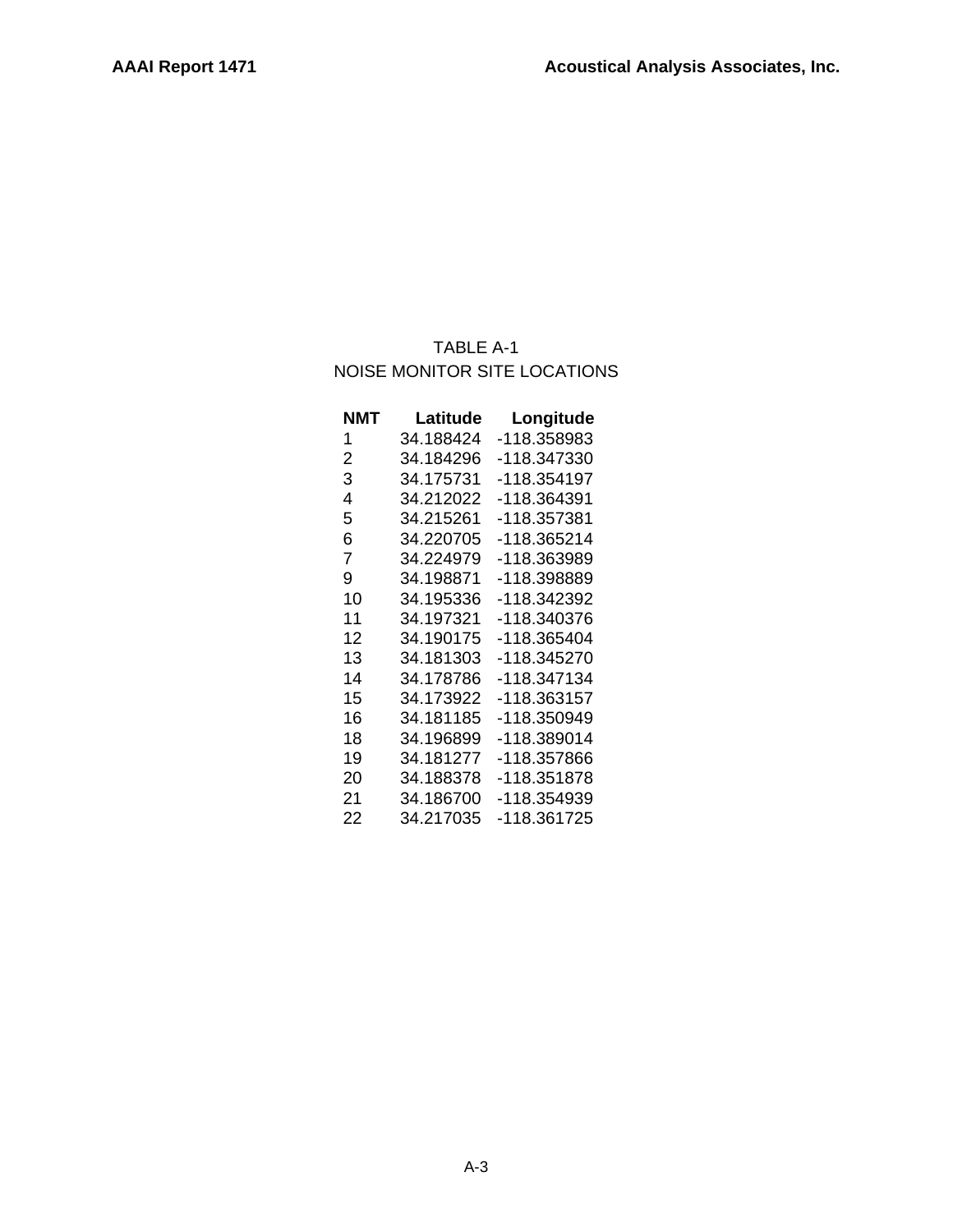**APPENDIX B CALIBRATION**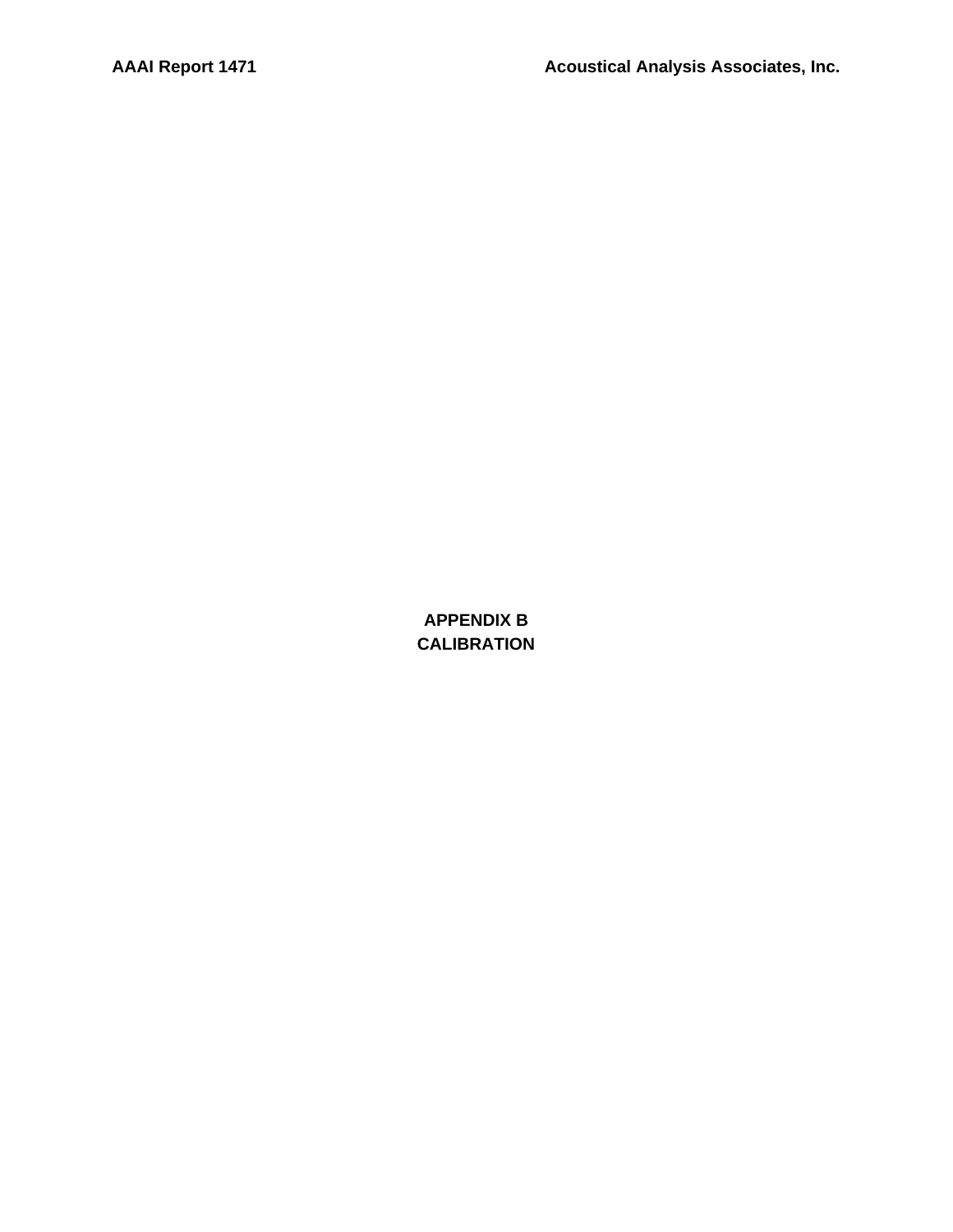## **APPENDIX B CALIBRATION**

The system was calibrated during setup using a Bruel and Kjaer acoustic calibrator. Acoustic calibrations are performed annually. Electrical calibrations are performed automatically four times per 24-hour day. Figure B-1 shows the calibration summary for January 2013 and Figure B-2 shows the detailed electrical calibration report for Noise Monitor Site 1.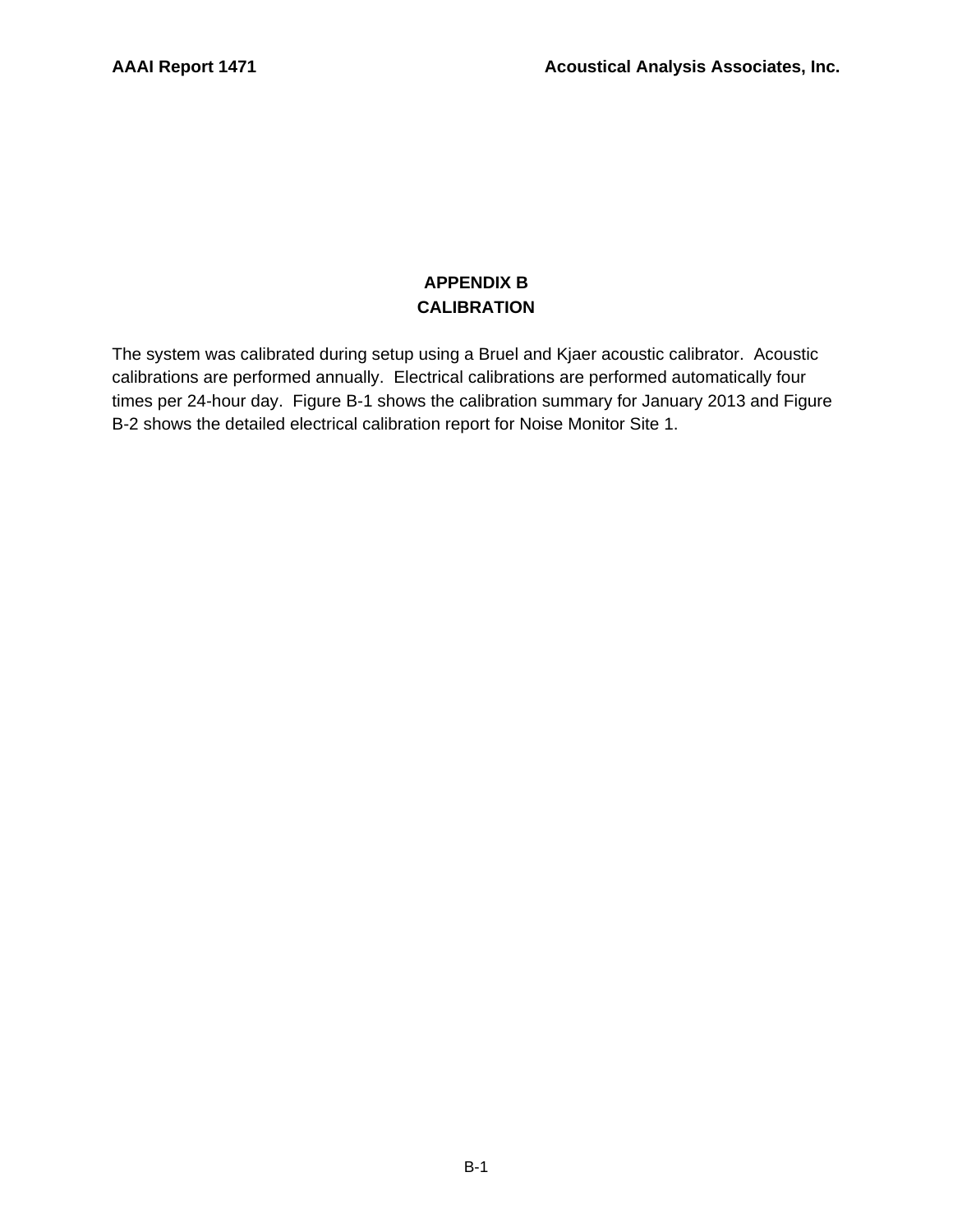SERIE - PASADENA AIRING

**ED JUNE 2** 

# **Devices Report**

**RMT Calibration Results Bob Hope Airport** Start Date: 04-Jan-2013 End Date: 31-Jan-2013

Monitor Location: 1 - 1, (Fixed)

Seven Day Period Commencing: Friday January 04, 2013

Calibrated with Sound Calibrator : Never

Number of Calibrations: 27

Average adjustment for this RMT over this period: 0.10 dB

| <b>Date Time</b>      | <b>Expected Result</b> | <b>Value Measured</b> | <b>Calibration Error</b> |
|-----------------------|------------------------|-----------------------|--------------------------|
| 04-Jan-2013 0:00      | 87.1                   | 87.2                  | 0.1                      |
| 04-Jan-2013 6:00      | 87.1                   | 87.2                  | 0.1                      |
| 04-Jan-2013 12:00     | 87.1                   | 87.2                  | 0.1                      |
| 04-Jan-2013 18:00     | 87.1                   | 87.2                  | 0.1                      |
| 05-Jan-2013 0:00      | 87.1                   | 87.2                  | 0.1                      |
| 05-Jan-2013 6:00      | 87.1                   | 87.2                  | 0.1                      |
| 05-Jan-2013 12:00     | 87.1                   | 87.2                  | 0.1                      |
| 05-Jan-2013 18:00     | 87.1                   | 87.2                  | 0.1                      |
| 06-Jan-2013 0:00      | 87.1                   | 87.2                  | 0.1                      |
| 06-Jan-2013 6:00      | 87.1                   | 87.2                  | 0.1                      |
| 06-Jan-2013 12:00     | 87.1                   | 87.2                  | 0.1                      |
| 06-Jan-2013 18:00     | 87.1                   | 87.2                  | 0.1                      |
| 07-Jan-2013 0:00      | 87.1                   | 87.2                  | 0.1                      |
| 07-Jan-2013 6:00      | 87.1                   | 87.2                  | 0.1                      |
| 07-Jan-2013 12:00     | 87.1                   | 87.2                  | 0.1                      |
| 07-Jan-2013 18:00     | 87.1                   | 87.2                  | 0.1                      |
| 08-Jan-2013 0:00      | 87.1                   | 87.2                  | 0.1                      |
| 08-Jan-2013 6:00      | 87.1                   | 87.2                  | 0.1                      |
| 08-Jan-2013 12:00     | 87.1                   | 87.3                  | 0.2                      |
| 08-Jan-2013 18:00     | 87.1                   | 87.2                  | 0.1                      |
| 09-Jan-2013 0:00      | 87.1                   | 87.2                  | 0.1                      |
| 09-Jan-2013 6:00      | 87.1                   | 87.2                  | 0.1                      |
| 09-Jan-2013 12:00     | 87.1                   | 87.2                  | 0.1                      |
| 09-Jan-2013 18:00     | 87.1                   | 87.2                  | 0.1                      |
| 10-Jan-2013 0:00      | 87.1                   | 87.2                  | 0.1                      |
| 10-Jan-2013 6:00      | 87.1                   | 87.2                  | 0.1                      |
| $10-1an-2013$ $12:00$ | 87.1                   | 87.2                  | 0.1                      |

15-May-2013

Page 1 of 8